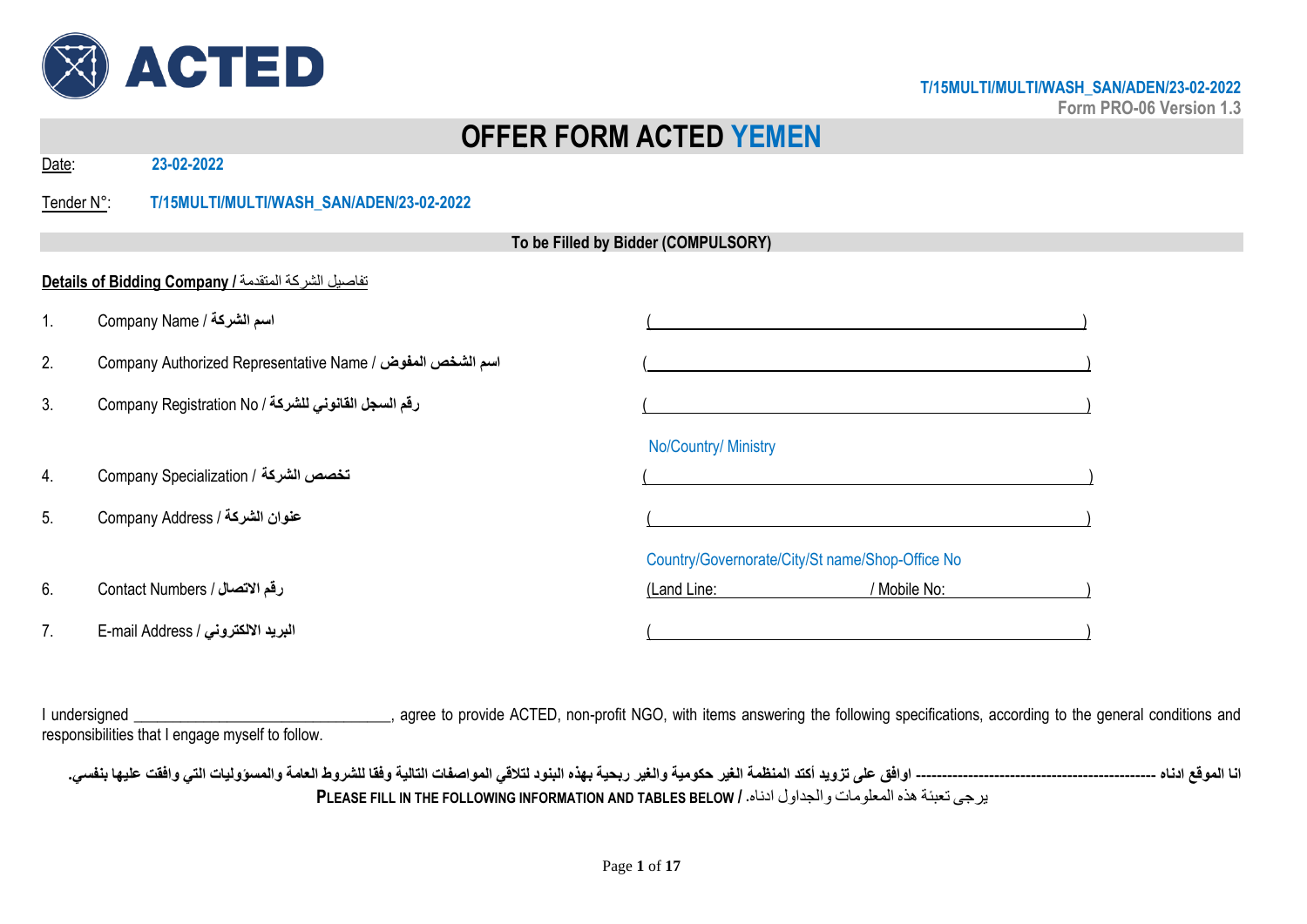

**Form PRO-06 Version 1.3**

# SUPPLY OF WASH CONSTRUCTION AND REHABILITATION MATERIALS FOR (LATRINES & SANITARY) IN IDP SITES IN ADEN GOVERNORATE

توريد مواد البناء وإعادة التأهيل للمياه والصرف الصحي في مواقع النازحين في محافظة عدن ř ֦֧֦֧֦֧֦֧֦֧֦֧֦֧֦ ř ֦֧֦֧֦֧֦֧֦֧֦֧֦֧֧֦֧֧֦֧֧֦֧֚֚֚֬֜֜֓֜֜֓֜֜֓

| #     | <b>Items details</b>                                                                                                                                                                                      | بنــود الأعمــال                                                                                          | <b>Unit</b><br><b>Type</b>       | Quantity     | Unit Price<br>(USD)<br>(including<br>all taxes,<br>charges<br>and<br>delivery) | <b>Total cost</b><br>(USD)<br>(including all<br>taxes, charges<br>and delivery) |  |  |  |
|-------|-----------------------------------------------------------------------------------------------------------------------------------------------------------------------------------------------------------|-----------------------------------------------------------------------------------------------------------|----------------------------------|--------------|--------------------------------------------------------------------------------|---------------------------------------------------------------------------------|--|--|--|
|       |                                                                                                                                                                                                           |                                                                                                           | الوحدة                           | الكمية       | سعر<br>الوحدة \$                                                               | الإجمالي \$                                                                     |  |  |  |
|       | *All prices below must include all taxes, charges and delivery to ACTED warehouse and / or IDPs Sites in Aden Gov.<br>(Khormakcer-AlBuraiqah-Dar Sa'd-AlMansourah-AshSheikh Othman-AlMulla-Creater) Dist. |                                                                                                           |                                  |              |                                                                                |                                                                                 |  |  |  |
|       |                                                                                                                                                                                                           | جميع الاسعار أدناه يجب ان تشمل الضرائب والأجور والتوصيل الى مخازن أكتد و / أو مخيمات النازحين بمحافظة عدن |                                  |              |                                                                                |                                                                                 |  |  |  |
|       |                                                                                                                                                                                                           | مديريات (خورمكسر - البريقة -المنصورة - دارسعد - الشيخ عثمان-المعلاء-كريتر)                                |                                  |              |                                                                                |                                                                                 |  |  |  |
| 1     | <b>Supply Construction materials</b>                                                                                                                                                                      | توربد مواد البناء                                                                                         |                                  |              |                                                                                |                                                                                 |  |  |  |
| 1.1   | salt resistant cement (50kgs Bag)                                                                                                                                                                         | اسمنت مقاوم للاملاح( أكياس 50 كجم )                                                                       | <b>Bag</b><br>کیس                | $\mathbf 1$  |                                                                                |                                                                                 |  |  |  |
| $1.2$ | Cement Portland (50kgs Bag)                                                                                                                                                                               | اسمنت بورتلاند ( أكياس 50 كجم )                                                                           | <b>Bag</b><br>کیس                | $\mathbf 1$  |                                                                                |                                                                                 |  |  |  |
| 1.3   | White Portland cement (50kgs Bag) appropriate for tiles                                                                                                                                                   | سمنت بورتلندي ابيض مناسب للبلاط( أكياس 50 كجم )                                                           | <b>Bag</b><br>کیس                | $\mathbf 1$  |                                                                                |                                                                                 |  |  |  |
| 1.4   | Gravel 0.5-1.5 cm                                                                                                                                                                                         | كري ريع ونص هنش                                                                                           | m <sub>3</sub><br>م3,            | $\mathbf 1$  |                                                                                |                                                                                 |  |  |  |
| 1.5   | Gravel 0.2-0.4 cm                                                                                                                                                                                         | كري هنش وهنش و ربع                                                                                        | m <sub>3</sub><br>م3,            | $\mathbf 1$  |                                                                                |                                                                                 |  |  |  |
| 1.6   | White Sand for concrete                                                                                                                                                                                   | نيس ابيض خشن للخرسانة                                                                                     | m <sub>3</sub><br>3 <sub>0</sub> | $\mathbf{1}$ |                                                                                |                                                                                 |  |  |  |
| 1.70  | White Sand soft for mortar (sieved)                                                                                                                                                                       | نيس ابيض لمونة المباني (مغربل)                                                                            | m <sub>3</sub><br>3 <sub>0</sub> | $\mathbf{1}$ |                                                                                |                                                                                 |  |  |  |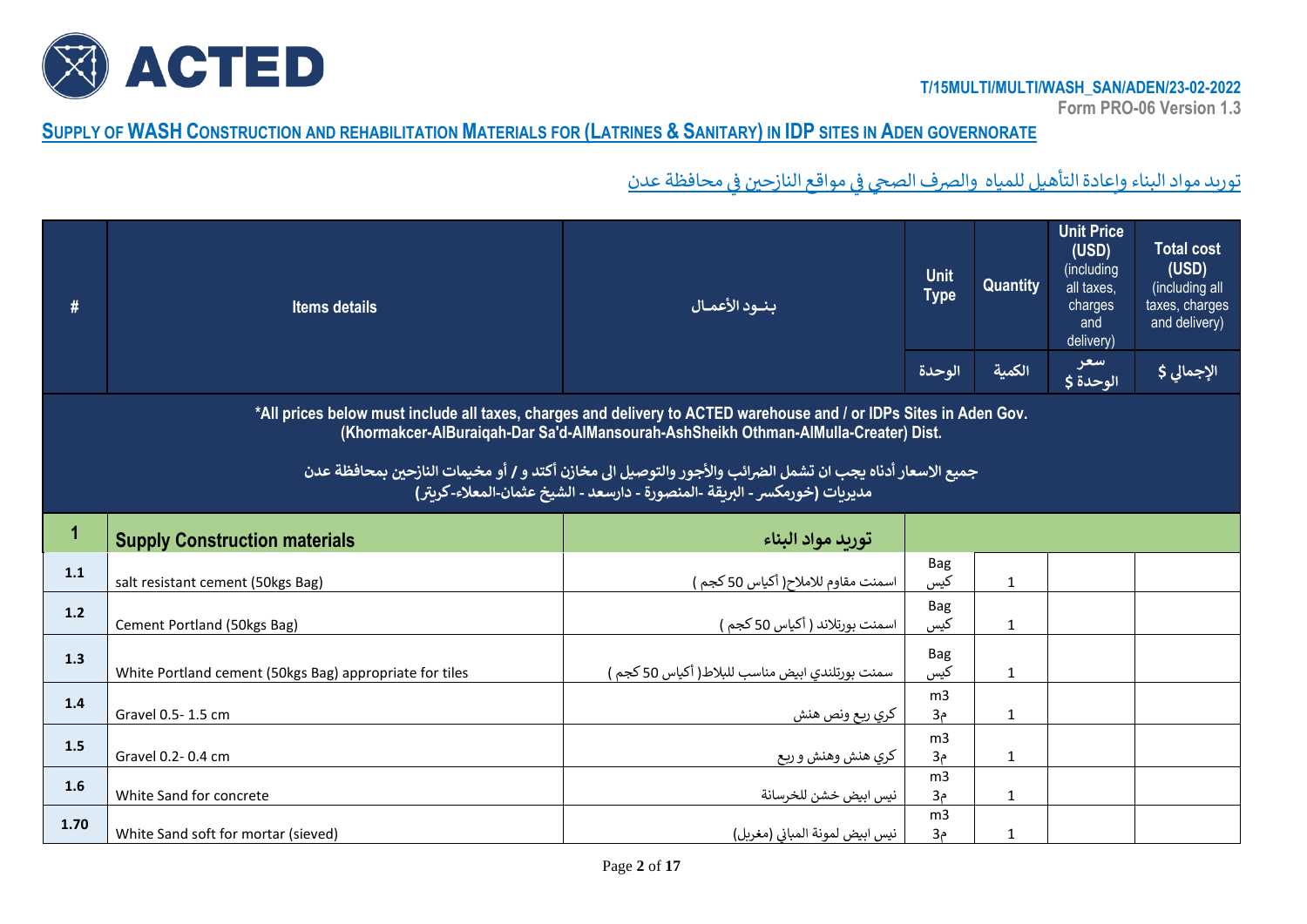

|      |                                                                                                           |                                                      |                    |              | Form PRO-06 Version 1.3 |
|------|-----------------------------------------------------------------------------------------------------------|------------------------------------------------------|--------------------|--------------|-------------------------|
| 1.80 |                                                                                                           |                                                      | m3                 |              |                         |
|      | Hilsen (black fine aggregate) used under tiles                                                            | هلسن                                                 | م3                 | $\mathbf{1}$ |                         |
| 1.90 | Concrete Bricks Hollow concrete bricks with 15*20*40cm                                                    |                                                      | Pcs                |              |                         |
|      | (Automatic)                                                                                               | بلوك خرساني مخرق (اتوماتيك) 15*20*40 سم              | ىلكە               | $\mathbf{1}$ |                         |
| 1.10 | Concrete Bricks Hollow concrete bricks with 10*20*40cm                                                    |                                                      | <b>Pcs</b>         |              |                         |
|      | (Automatic)                                                                                               | بلوك خرساني مخرق (اتوماتيك) 10*20*40 سم              | بلكه               | $\mathbf{1}$ |                         |
|      | Concrete Bricks Hollow concrete bricks with 20*20*40cm                                                    |                                                      | Pcs                |              |                         |
| 1.11 | (Automatic)                                                                                               | بلوك خرساني مخرق (اتوماتيك) 20*20*40 سم              | ىلكە               | $\mathbf{1}$ |                         |
|      |                                                                                                           |                                                      |                    |              |                         |
| 1.12 | Concrete Bricks solid concrete bricks with 15*20*40cm (Automatic)                                         | بلوك خرساني صم (اتوماتيك) 15*20*40 سم                | <b>Pcs</b><br>بلكه | $\mathbf{1}$ |                         |
|      |                                                                                                           |                                                      |                    |              |                         |
| 1.13 |                                                                                                           |                                                      | Pcs                |              |                         |
|      | Concrete Bricks solid concrete bricks with 10*20*40cm (Automatic)                                         | بلوك خرساني صم (اتوماتيك) 10*20*40 سم                | ىلكە               | $\mathbf{1}$ |                         |
| 1.14 |                                                                                                           |                                                      | Pcs                |              |                         |
|      | Concrete Bricks solid concrete bricks with 20*20*40cm (Automatic)                                         | بلوك خرساني صم (اتوماتيك) 20*20*40 سم                | بلكه               | $\mathbf{1}$ |                         |
|      | Reinforcing steel rod 8mm grade 40 based on BSS 1387 standards                                            |                                                      | Pcs                |              |                         |
| 1.15 | (equivalent to the Turkish steel rods)                                                                    | اسیاخ حدید ترکی قطر 8مم                              | سيخ                | $\mathbf 1$  |                         |
|      |                                                                                                           |                                                      |                    |              |                         |
| 1.16 | Reinforcing steel rod 10mm grade 40 based on BSS 1387 standards<br>(equivalent to the Turkish steel rods) | اسباخ حدید ترکی قطر 10مم                             | <b>Pcs</b><br>سيخ  | $\mathbf{1}$ |                         |
|      |                                                                                                           |                                                      |                    |              |                         |
| 1.17 | Reinforcing steel rod 12mm grade 40 based on BSS 1387 standards                                           | اسباخ حدید ترکی قطر 12مم                             | Pcs                |              |                         |
|      | (equivalent to the Turkish steel rods)                                                                    |                                                      | سيخ                | $\mathbf{1}$ |                         |
| 1.18 | Reinforcing steel rod 14mm grade 40 based on BSS 1387 standards                                           |                                                      | Pcs                |              |                         |
|      | (equivalent to the Turkish steel rods)                                                                    | اسباخ حدید ترکی قطر 14مم                             | سيخ                | $\mathbf{1}$ |                         |
| 1.19 | Reinforcing steel rod 16mm grade 40 based on BSS 1387 standards                                           |                                                      | <b>Pcs</b>         |              |                         |
|      | (equivalent to the Turkish steel rods)                                                                    | اسياخ حديد تركي قطر 16مم                             | سيخ                | $\mathbf{1}$ |                         |
| 1.20 | Reinforcing steel rod 18mm grade 40 based on BSS 1387 standards                                           |                                                      | Pcs                |              |                         |
|      | (equivalent to the Turkish steel rods)                                                                    | اسیاخ حدید ترکی قطر 18مم                             | سيخ                | $\mathbf{1}$ |                         |
| 1.21 |                                                                                                           |                                                      | Pcs                |              |                         |
|      | iron wires 1.4mm to tie construction steel bars in roll of 5kg                                            | جر حديد 1.4مم لتربيط حديد التسليح (لفة 5كجم)         | لفه                | $\mathbf{1}$ |                         |
| 1.22 | Wood plate, 2.4 m x 1.20m dimensions, - 9mm thickness, Malaysian                                          | شرائح خشبية (ابلكاش) : بابعاد 1.2*2.4متر وسماكة9 ملم | Pcs                |              |                         |
|      | or equivalent                                                                                             | ماليزي او ما يماثل جودة الابلكاش الماليزي            | قطعة               | $\mathbf{1}$ |                         |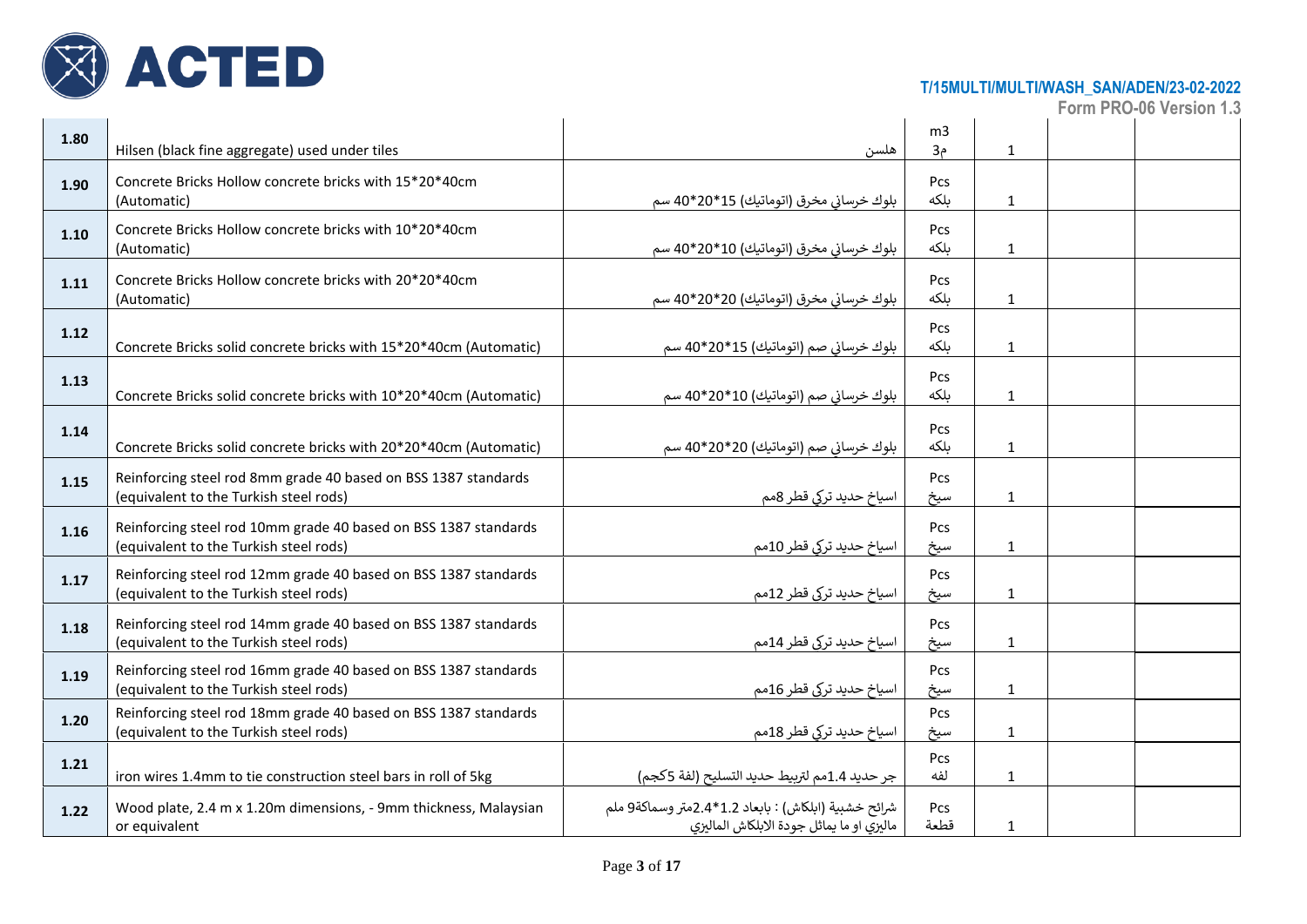

| 1.23 | Wood plate, 2.4 m x 1.20m dimensions, - 12mm thickness, Malaysian<br>or equivalent                                                                                           | شرائح خشبية (ابلكاش) : بابعاد 1.2*2.4متر وسماكة12 ملم<br>ماليزي او ما يماثل جودة الابلكاش الماليزي                                                                  | <b>Pcs</b><br>قطعة | $\mathbf 1$  |  |
|------|------------------------------------------------------------------------------------------------------------------------------------------------------------------------------|---------------------------------------------------------------------------------------------------------------------------------------------------------------------|--------------------|--------------|--|
| 1.24 | Wood plate, 2.4 m x 1.20m dimensions, - 15mm thickness, Malaysian<br>or equivalent                                                                                           | شرائح خشبية (ابلكاش) : بابعاد 1.2*2.4متر وسماكة15 ملم<br>ماليزي او ما يماثل جودة الابلكاش الماليزي                                                                  | <b>Pcs</b><br>قطعة | $\mathbf 1$  |  |
| 1.25 | Wooden poles 3 m length: dimension of 3"x3" 3 m length no cracks,<br>heavy, good quality, to be installed as columns.                                                        | مرابيع خشبية طول 3 متر : ابعاد مقطعها 3*3 انش وطول 3<br>متر خالية من أي تشققات ثقيلة جودة جيدة لتثبت كأعمدة                                                         | Pcs.<br>قطعة       | $\mathbf{1}$ |  |
| 1.26 | Wood plate 4 m length: 10 x 2.5 inch no cracks, heavy, good quality,<br>to be installed as columns.                                                                          | شرائح خشبية طول 4 متر : ابعاد مقطعها 2.5*10سم انش خالية<br>من اي تشققات ثقيلة جودة جيدة  .                                                                          | Pcs<br>قطعة        | $\mathbf{1}$ |  |
| 1.27 | Wood plate 3 m length: 10 x 2.5 inch no cracks, heavy, good quality,<br>to be installed as columns.                                                                          | شرائح خشبية طول 3 متر : ابعاد مقطعها 2.5*10سم انش خالية<br>من اي تشققات ثقيلة جودة جيدة  .                                                                          | <b>Pcs</b><br>قطعة | $\mathbf{1}$ |  |
| 1.28 | corrugated Galvanized Steel sheet (zinc) 2 *1 m length Sheets 0.5<br>mm thickness and white coated.                                                                          | صفائح حديد مجلفن مموج ( زنك ) بطول 2 *1 متر ( سماكة<br>0.5مم ) لون ابيض                                                                                             | <b>Pcs</b><br>قطعة | $\mathbf 1$  |  |
| 1.29 | corrugated Galvanized Steel sheet (zinc) 4 *1m length Sheets 0.5 mm<br>thickness and white coated.                                                                           | صفائح حديد مجلفن مموج ( زنك ) بطول 4*1 متر ( سماكة<br>0.5مم ) لون ابيض                                                                                              | Pcs<br>قطعة        | $\mathbf 1$  |  |
| 1.30 | corrugated Galvanized Steel sheet (zinc) 1.5 *1 m length Sheets 0.5<br>mm thickness and white coated.                                                                        | صفائح حديد مجلفن مموج ( زنك ) بطول 1.5 *1 متر ( سماكة<br>0.5مم ) لون ابيض                                                                                           | <b>Pcs</b><br>قطعة | $\mathbf{1}$ |  |
| 1.31 | Wood Nails boxes All sizes :1" in                                                                                                                                            | مسامير اخشاب ، بواكت بكل المقاسات ( 1" هنش )                                                                                                                        | Box<br>علىة        | $\mathbf{1}$ |  |
| 1.32 | Wood Nails boxes All sizes : 2" in                                                                                                                                           | مسامير اخشاب ، بواكت بكل المقاسات ( 2" هنش )                                                                                                                        | Box<br>علىة        | $\mathbf 1$  |  |
| 1.33 | Wood Nails boxes All sizes : 4" in                                                                                                                                           | مسامير اخشاب ، بواكت بكل المقاسات ( 4" هنش )                                                                                                                        | Box<br>علبة        | $\mathbf 1$  |  |
| 1.34 | Lighting Solar System: Supply of light solar system consisting of 20-<br>watt solar panel, 10 Amp battery and two 5-watt light bulb with two<br>switches, wire for latrines. | منظومة الطاقة الشمسية: توفير نظام شمسي للاضاءة يتكون<br>من لوح شمسي بقوة 20 وات وبطارية بقوة 10 أمبير ومصباحين<br>إضاءة بقوة 5 واط مع مفتاحين وسلك لاضائة الحمامات. | Set<br>منظومة      | $\mathbf{1}$ |  |
| 1.35 | Screw bolts (self-drill), screw head all sizes: 3"in                                                                                                                         | سكاريب تخريم بواسطة الدريل جميع المقاسات : 1" هنش                                                                                                                   | Box<br>علىة        | $\mathbf{1}$ |  |
| 1.36 | Screw bolts (self-drill), screw head all sizes: 1"in                                                                                                                         | سكاريب تخريم بواسطة الدريل جميع المقاسات : 3" هنش                                                                                                                   | Box<br>علبة        | $\mathbf 1$  |  |
| 1.37 | Roofing self-drilling screws with washer and rubber, all sizes: 2 "in                                                                                                        | سكاربب تخريم عازل (تنفذ بواسطة الدربل وذات عازل مطاطى) :<br>2" هنش                                                                                                  | Box<br>علبة        | $\mathbf{1}$ |  |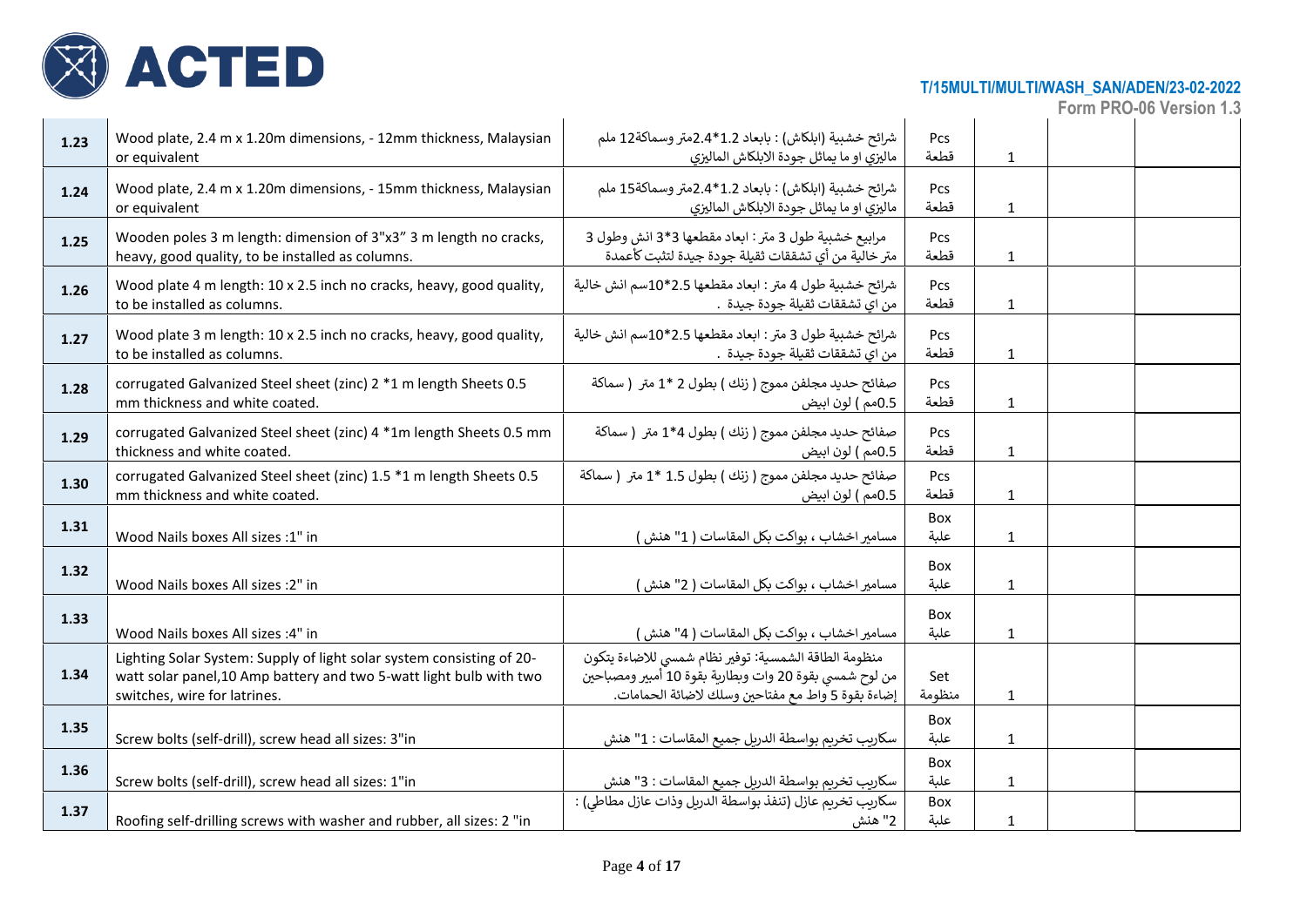

| 1.38 | Roofing self-drilling screws with washer and rubber, all sizes: 3 "in                                                                                                                                                                             | سكاريب تخريم عازل (تنفذ بواسطة الدريل وذات عازل مطاطى) :<br>3" هنش                                                                                                                                                | Box<br>علبة        | $\mathbf 1$  |  |
|------|---------------------------------------------------------------------------------------------------------------------------------------------------------------------------------------------------------------------------------------------------|-------------------------------------------------------------------------------------------------------------------------------------------------------------------------------------------------------------------|--------------------|--------------|--|
| 1.39 | Supply Door Hinges: iron Hinges for latrine doors (Zinc) good quality                                                                                                                                                                             | توربد مفصلات حديدية لأبواب الحمامات الزنك ذات جودة ممتاز ة                                                                                                                                                        | Pcs<br>قطعة        | $\mathbf{1}$ |  |
| 1.40 | Supply Padlocks for latrine doors used for latrines from inside.                                                                                                                                                                                  | توربد هندرابات لابواب الحمامات تستخدم من الداخل نوعية<br>ممتازة,                                                                                                                                                  | Pcs<br>قطعة        | $\mathbf{1}$ |  |
| 1.41 | Supply Padlocks for latrine doors used for latrines from outside                                                                                                                                                                                  | توربد هندرابات لابواب الحمامات تستخدم من الخارج نوعية<br>ممتاز ة                                                                                                                                                  | <b>Pcs</b><br>قطعة | $\mathbf{1}$ |  |
| 1.42 | Supply Steel door handle for latrine doors                                                                                                                                                                                                        | توريد مقابض يدوي حديد للأبواب الحمامات                                                                                                                                                                            | Pcs<br>قطعة        | $\mathbf{1}$ |  |
| 1.43 | Electrical wires for solar system 2*4 mm                                                                                                                                                                                                          | اسلاك كهربائية للمنظومة الشمسية 2*4مم وات نوعية ممتازة                                                                                                                                                            | M.L<br>منر طولبي   | $\mathbf 1$  |  |
| 1.44 | Electrical wires for solar system 2*6 mm                                                                                                                                                                                                          | اسلاك كهربائية للمنظومة الشمسية 2*6مم وات نوعية ممتازة                                                                                                                                                            | M.L<br>متر طولبي   | $\mathbf{1}$ |  |
| 1.45 | Floor tiles (Mozeko), well cured not less than 21 days no slippery tile                                                                                                                                                                           | بلاط الأرضيات (موزبكو) ، معالج جيدًا بما لا يقل عن 21 يومًا<br>(مانع للانزلاق)                                                                                                                                    | m2<br>متر مربع     | $\mathbf 1$  |  |
| 1.46 | Emulsion paint 20kg, White, equivalent (ATLAS) or equivalent quality)                                                                                                                                                                             | طلاء مائي 20 كجم ، أبيض ، ما يعادل (ATLAS)                                                                                                                                                                        | Can<br>علبة        | $\mathbf 1$  |  |
| 1.47 | Oily paint, 3kg, color as per ACTED engineer, equivalent (ATLAS)                                                                                                                                                                                  | دهان زبتي ، 3 كجم ، اللون حسب مهندس ACTED,ما يعادل<br>(ATLAS)                                                                                                                                                     | Can<br>علبة        | $\mathbf{1}$ |  |
| 1.48 | Tenner can 1 liter                                                                                                                                                                                                                                | تينار 1 لتر                                                                                                                                                                                                       | Can<br>علبة        | $\mathbf{1}$ |  |
| 1.49 | Sign Board: Supply of metallic sign board to includes ACTED and the<br>donor logos, project's details, and the location. includes all necessary<br>to complete the work as per the drawings and the specification<br>instructed by ACTED engineer | توريد لوحة المشروع : توريد لوحة اسمية معدنية للمشروع<br>حسب النموذج الخاص بأكتد مع طباعة شعار اكتد والممول<br>والموقع . والعمل يشمل كل ما يلزم لانهاء العمل طبقا للرسومات<br>و المواصفات و تعليمات المهندس المشرف | <b>Pcs</b><br>قطعة | $\mathbf{1}$ |  |
| 1.50 | Electrical tape, very good quality                                                                                                                                                                                                                | تيب كهربائي جودة ممتازة                                                                                                                                                                                           | Pcs<br>قطعة        | $\mathbf{1}$ |  |
| 1.51 | Slugram paint capacity 3 liters, for protecting wood                                                                                                                                                                                              | دهان سلجرام سعه 3 لتر لحماية الاخشاب                                                                                                                                                                              | Can<br>علىة        | $\mathbf{1}$ |  |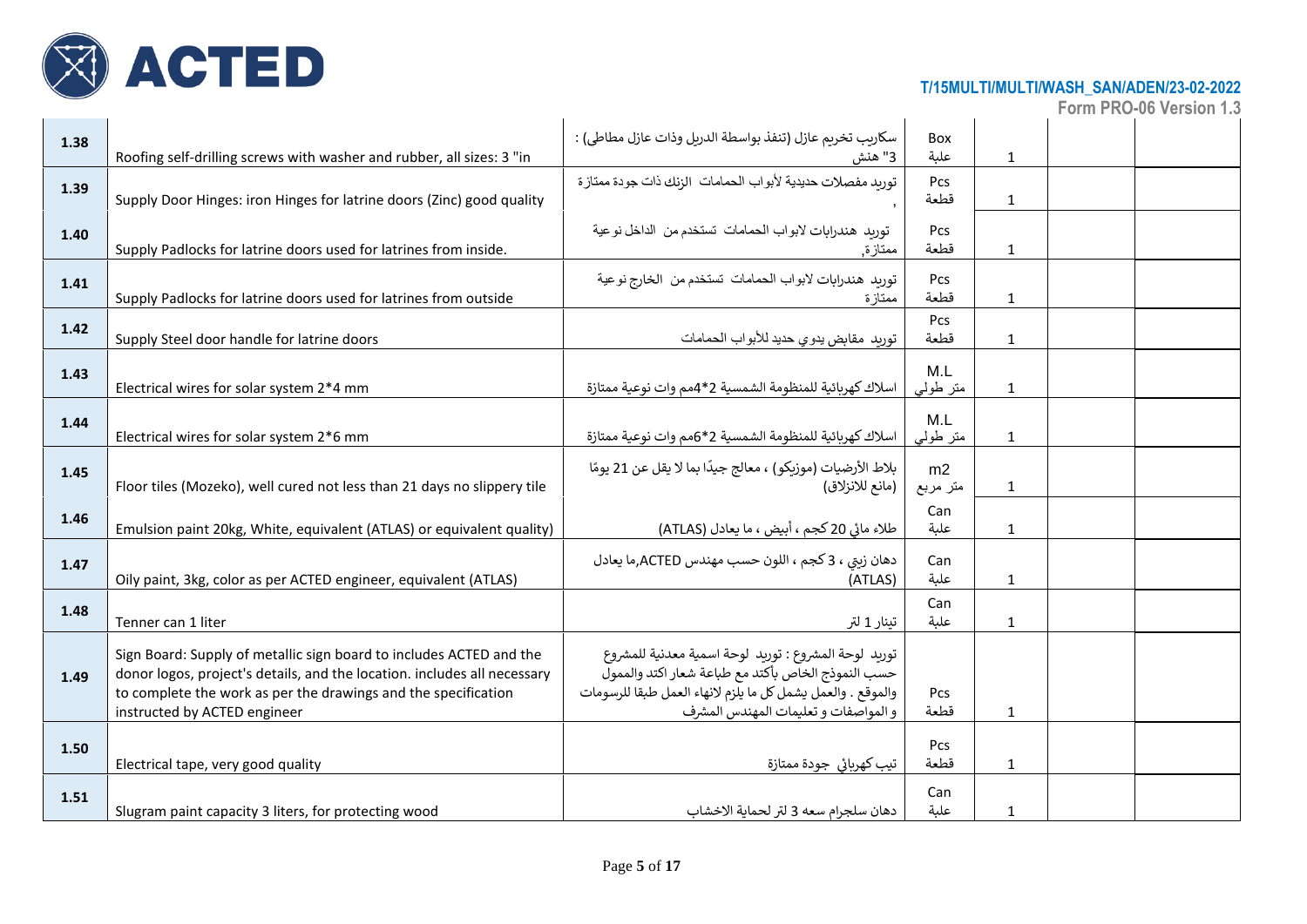

| $\overline{2}$          | <b>Supply Latrines</b>                                                                                                                                                                                                                                                                                                                                                                                                                                                                                                                                                                                                                                                                                                                                                                                                                                                    | توربد حمامات                                                                                                                                                                                                                                                                                                                                                                                                                                                                                                                                                                                                                                                                                                              |                                 |
|-------------------------|---------------------------------------------------------------------------------------------------------------------------------------------------------------------------------------------------------------------------------------------------------------------------------------------------------------------------------------------------------------------------------------------------------------------------------------------------------------------------------------------------------------------------------------------------------------------------------------------------------------------------------------------------------------------------------------------------------------------------------------------------------------------------------------------------------------------------------------------------------------------------|---------------------------------------------------------------------------------------------------------------------------------------------------------------------------------------------------------------------------------------------------------------------------------------------------------------------------------------------------------------------------------------------------------------------------------------------------------------------------------------------------------------------------------------------------------------------------------------------------------------------------------------------------------------------------------------------------------------------------|---------------------------------|
| 2.1                     | Supply Precast fiber latrine with dimension of 1.2*1.2 m, 2.2 height and 5 mm<br>thickness at least, painted, all needed plumbing fittings inside " Arabic toilet or<br>European toilet as instructed by ACTED engineer, fiber handwash basin, 2<br>chrome tap (one of them for the sink), Establishment of two lighting points, work<br>with solar system inside and out of latrine, P-Trap for 4", Floor trap 4"  etc.<br>"With an installation base and all the plumbing work necessary to connect the<br>latrine to the pit at least 5 meters away) (all pipes and fittings must be according<br>to the Saudi system), The work include printing ACTED and donor logos and<br>all needed to finish the work according to drawings, specifications, the technical<br>asset & workmanship, general & specific conditions and instructions of the<br>supervisor engineer | توربد حمام فيبر 1.2*1.2 م<br>توريد حمام فيبر جاهز مع الملحقات: 1.2*1.2م ارتفاع 2.2 متر<br>حمام مسبق الصنع سماكة لاتقل عن 5 مم مطلى بطلاء ضد<br>الرطوبة مع جميع احتياجات السباكة (كرسي عربي او افرنجي ،<br>مع حوض غسيل من الفيبر و هراب و 2حنفية كروم أحدهما في<br>المغسلة ،تأسيس 2 نقاط اضائة نظام شمسي داخل وخارج<br>الحمام ، كوع ربحة 4" بوصة, صفاية الخ ، مع قاعدة تثبيت<br>وكل ما يلزم من اعمال السباكة لربط الحمام بالبيارة بمواسير<br>4بوصة وعلى  بعد لا يقل عن 5 متر ).(كل المواسر و مواد السباكة<br>تكون ذات نظام سعودي)<br>والعمل يشمل طباعة شعار اكتد والمانح  وجميع ما يلزم لإنهاء<br>العمل على أكمل وجه حسب الرسومات والمواصفات والأصول<br>الفنية والمصنعية والشروط العامة والخاصة وتوجيهات<br>المهندس المشرف | Set<br>1<br>مقطوعية             |
| $\overline{\mathbf{3}}$ | <b>Plumping Works for Sanitation</b>                                                                                                                                                                                                                                                                                                                                                                                                                                                                                                                                                                                                                                                                                                                                                                                                                                      | اعمال السباكة لمياه الصرف الصحى                                                                                                                                                                                                                                                                                                                                                                                                                                                                                                                                                                                                                                                                                           |                                 |
| 3.1                     | Supply UPVC pipes half pressure according to B.S 4517 or Din<br>19531, PVC pipe along with all the fittings and accessories of same<br>type (equivalent to the Saudi slandered), as the following diameter:                                                                                                                                                                                                                                                                                                                                                                                                                                                                                                                                                                                                                                                               | توربد انابيب تصريف UPVC نصف ضغط بسمك 6 مم<br>مطابق للمواصفات البريطانية رقم BS_4517 او الالمانية DIN<br>19531 , بما في ذلك كافة الإكسسوارات من نفس النوعية ،<br>والتجهيزات)(نظام سعودي) ٬ وبحسب الاقطار التالية:                                                                                                                                                                                                                                                                                                                                                                                                                                                                                                          |                                 |
| 3.1.1                   | Diameter 6 inch                                                                                                                                                                                                                                                                                                                                                                                                                                                                                                                                                                                                                                                                                                                                                                                                                                                           | قطر 6 بوصة                                                                                                                                                                                                                                                                                                                                                                                                                                                                                                                                                                                                                                                                                                                | M.L<br>متر طولى<br>$\mathbf{1}$ |
| 3.1.2                   | Diameter 4 inch                                                                                                                                                                                                                                                                                                                                                                                                                                                                                                                                                                                                                                                                                                                                                                                                                                                           | قطر 4بوصة                                                                                                                                                                                                                                                                                                                                                                                                                                                                                                                                                                                                                                                                                                                 | M.L<br>متر طولى<br>$\mathbf{1}$ |
| 3.1.3                   | Diameter 3 inch                                                                                                                                                                                                                                                                                                                                                                                                                                                                                                                                                                                                                                                                                                                                                                                                                                                           | قطر 3بوصة                                                                                                                                                                                                                                                                                                                                                                                                                                                                                                                                                                                                                                                                                                                 | M.L<br>متر طولى<br>$\mathbf{1}$ |
| 3.1.4                   | Diameter 2 inch                                                                                                                                                                                                                                                                                                                                                                                                                                                                                                                                                                                                                                                                                                                                                                                                                                                           | قطر2بوصة                                                                                                                                                                                                                                                                                                                                                                                                                                                                                                                                                                                                                                                                                                                  | M.L<br>متر طولى<br>$\mathbf{1}$ |
| 3.2                     | Supply fittings of UPVC pipes as listed below with working pressure<br>10 Bar at least SCH80(equivalent to the Saudi standards). The price<br>includes the operation, testing and all the necessary for it to work<br>according to the specifications and guidance of the supervisor.                                                                                                                                                                                                                                                                                                                                                                                                                                                                                                                                                                                     | توريد جميع التوصيلات ادناه من البلاستك UPVC نصف ضغط<br>بسمك 6 مم مطابق للمواصفات البريطانية رقم BS_4517 او<br>الالمانية 19531 DIN (كل التوصيلات ذات نظام سعودي)<br>.والثمن يشمل التشغيل ولاختبار وكل مايلزم لانهاء العمل على<br>اكمل وجة وبحسب المواصفات وتعليم المهندس المشرف.                                                                                                                                                                                                                                                                                                                                                                                                                                           |                                 |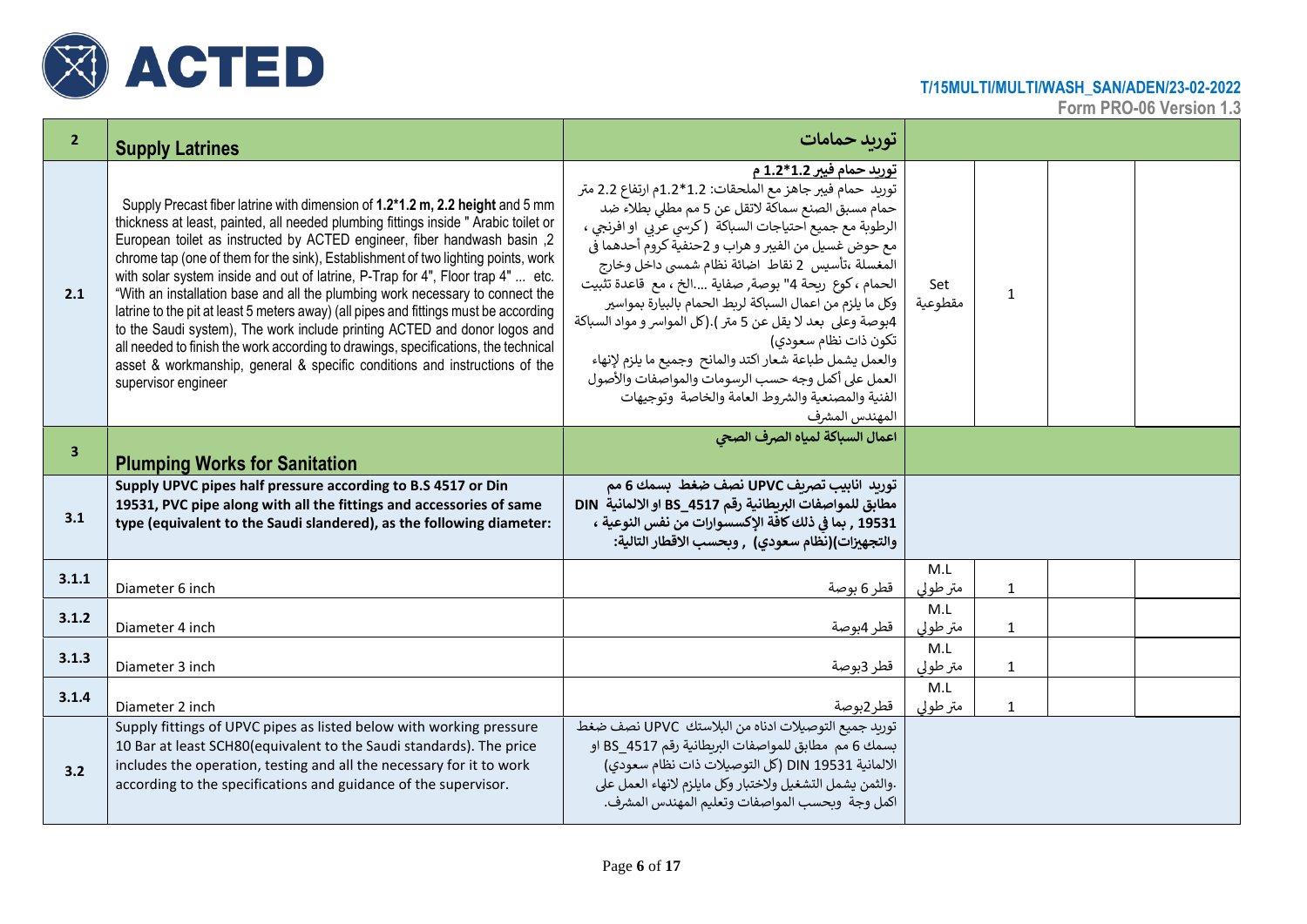

| 3.2.1 | T-Joint-Connection, as the following diameter: | تي مثلوث وبحسب الأقطار التالية:  |             |              |  |
|-------|------------------------------------------------|----------------------------------|-------------|--------------|--|
| 3.2.2 | Diameter 6 inch                                | قطر 6 بوصة                       | Pcs<br>قطعة | $\mathbf{1}$ |  |
| 3.2.3 | Diameter 4 inch                                | قطر 4بوصة                        | Pcs<br>قطعة | $\mathbf{1}$ |  |
| 3.2.3 | Diameter 3 inch                                | قطر 3بوصة                        | Pcs<br>قطعة | $\mathbf{1}$ |  |
| 3.2.4 | Diameter 2 inch                                | قطر2بوصة                         | Pcs<br>قطعة | $\mathbf{1}$ |  |
| 3.3   | T-Joint with access cap                        | تي بلاستيك  مع فتحة تنظيف        |             |              |  |
| 3.3.1 | Diameter 6 inch                                | قطر 6 بوصة                       | Pcs<br>قطعة | $\mathbf 1$  |  |
| 3.3.2 | Diameter 4 inch                                | قطر 4بوصة                        | Pcs<br>قطعة | $\mathbf{1}$ |  |
| 3.3.3 | Diameter 3 inch                                | قطر 3بوصة                        | Pcs<br>قطعة | $\mathbf{1}$ |  |
| 3.3.4 | Diameter 2 inch                                | قطر2بوصة                         | Pcs<br>قطعة | $\mathbf 1$  |  |
| 3.4   | <b>Branch conduit (equal Y-branch)</b>         | مثلوث واي بلاستيك متساوي الفتحات |             |              |  |
| 3.4.1 | Diameter 6 inch                                | قطر 6 بوصة                       | Pcs<br>قطعة | $\mathbf 1$  |  |
| 3.4.2 | Diameter 4 inch                                | قطر 4بوصة                        | Pcs<br>قطعة | $\mathbf{1}$ |  |
| 3.4.3 | Diameter 3 inch                                | قطر 3بوصة                        | Pcs<br>قطعة | $\mathbf{1}$ |  |
| 3.4.4 | Diameter 2 inch                                | قطر2بوصة                         | Pcs<br>قطعة | $\mathbf{1}$ |  |
| 3.5   | Single y-branch), as the following diameter:   | سنجل واي وبحسب الأقطار التالية:  |             |              |  |
| 3.5.1 | Diameter 6 inch                                | قطر 6 بوصة                       | Pcs<br>قطعة | $\mathbf 1$  |  |
| 3.5.2 | Diameter 4 inch                                | قطر 4بوصة                        | Pcs<br>قطعة | $\mathbf{1}$ |  |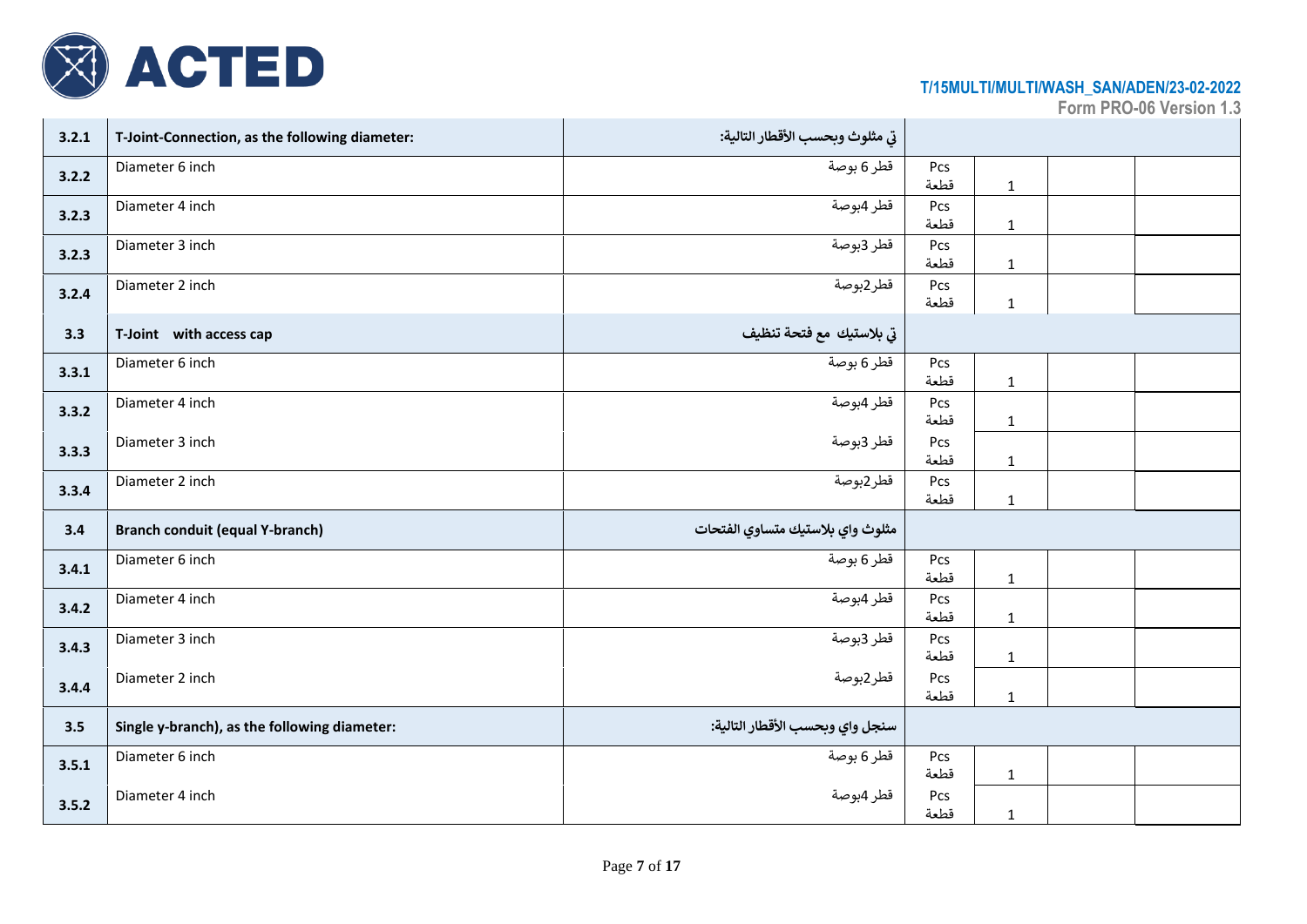

| 3.5.3 | Diameter 3 inch                                       | قطر 3بوصة                                    | Pcs<br>قطعة | $\mathbf 1$  |  |
|-------|-------------------------------------------------------|----------------------------------------------|-------------|--------------|--|
| 3.5.4 | Diameter 2 inch                                       | قطر2بوصة                                     | Pcs<br>قطعة | $\mathbf{1}$ |  |
| 3.6   | Elbow 90°-Connection, as the following diameter:      | كوع 90° وبحسب الأقطار التالية:               |             |              |  |
| 3.6.1 | Diameter 6 inch                                       | قطر 6 بوصة                                   | Pcs<br>قطعة | $\mathbf{1}$ |  |
| 3.6.2 | Diameter 4 inch                                       | قطر 4بوصة                                    | Pcs<br>قطعة | $\mathbf{1}$ |  |
| 3.6.3 | Diameter 3 inch                                       | قطر 3بوصة                                    | Pcs<br>قطعة | $\mathbf 1$  |  |
| 3.6.4 | Diameter 2 inch                                       | قطر2بوصة                                     | Pcs<br>قطعة | $\mathbf{1}$ |  |
| 3.7   | Elbow 90°-with access cap, as the following diameter: | كوع 90° مع فتحة تنظيف وبحسب الأقطار التالية: |             |              |  |
| 3.7.1 | Diameter 6 inch                                       | قطر 6 بوصة                                   | Pcs<br>قطعة | $\mathbf{1}$ |  |
| 3.7.2 | Diameter 4 inch                                       | قطر 4بوصة                                    | Pcs<br>قطعة | $\mathbf{1}$ |  |
| 3.7.3 | Diameter 3 inch                                       | قطر 3بوصة                                    | Pcs<br>قطعة | $\mathbf{1}$ |  |
| 3.7.4 | Diameter 2 inch                                       | قطر2بوصة                                     | Pcs<br>قطعة | $\mathbf{1}$ |  |
| 3.8   | Elbow 45°-Connection, as the following diameter:      | كوع 45° بحسب الأقطار التالية:                |             |              |  |
| 3.8.1 | Diameter 6 inch                                       | قطر 6 بوصة                                   | Pcs<br>قطعة | $\mathbf 1$  |  |
| 3.8.2 | Diameter 4 inch                                       | قطر 4بوصة                                    | Pcs<br>قطعة | $\mathbf{1}$ |  |
| 3.8.3 | Diameter 3 inch                                       | قطر 3بوصة                                    | Pcs<br>قطعة | $\mathbf{1}$ |  |
| 3.8.4 | Diameter 2 inch                                       | قطر2بوصة                                     | Pcs<br>قطعة | $\mathbf{1}$ |  |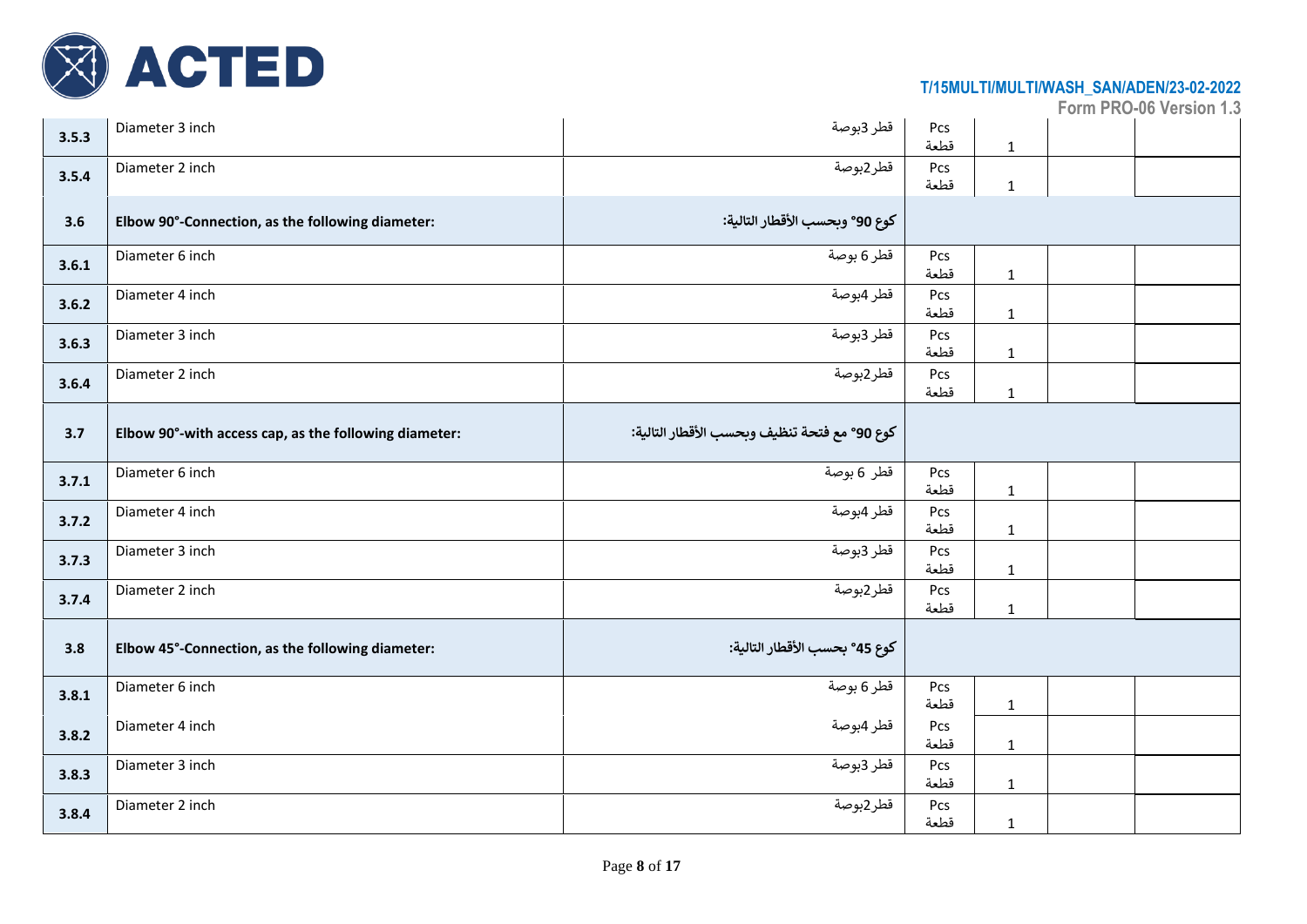

| 3.9    | Bush (socket) as the following diameter:         | توصيلة (ساكت) وبحسب الاقطار التالية:      |             |              |  |
|--------|--------------------------------------------------|-------------------------------------------|-------------|--------------|--|
| 3.9.1  | Diameter 6 inch                                  | قطر 6 بوصة                                | Pcs<br>قطعة | $\mathbf{1}$ |  |
| 3.9.2  | Diameter 4 inch                                  | قطر 4بوصة                                 | Pcs<br>قطعة | $\mathbf 1$  |  |
| 3.9.3  | Diameter 3 inch                                  | قطر 3بوصة                                 | Pcs<br>قطعة | $\mathbf{1}$ |  |
| 3.9.4  | Diameter 2 inch                                  | قطر2بوصة                                  | Pcs<br>قطعة | $\mathbf{1}$ |  |
| 3.10   | PVC reducer as the following diameter:           | نقاص بلاستك بحسب الأقطار التالية:         |             |              |  |
| 3.10.1 | $6" -4"$                                         | 6بوصة -4بوصة                              | Pcs<br>قطعة | $\mathbf 1$  |  |
| 3.10.2 | $4" - 2"$                                        | 2بوصة -4بوص                               | Pcs<br>قطعة | $\mathbf{1}$ |  |
| 3.10.3 | $4" - 3"$                                        | 3بوصة -4بوص                               | Pcs<br>قطعة | $\mathbf{1}$ |  |
|        |                                                  |                                           |             |              |  |
| 3.11   | Ventilation cap pvc as the following diameter:   | غطاء تهوىة بلاستيك وبحسب الأقطار التالية: |             |              |  |
| 3.11.1 | Diameter 6 inch                                  | قطر 6 بوصة                                | Pcs<br>قطعة | $\mathbf{1}$ |  |
| 3.11.2 | Diameter 4 inch                                  | قطر 4بوصة                                 | Pcs<br>قطعة | $\mathbf{1}$ |  |
| 3.12   | Floor trap blind plug as the following diameter: | صفاية ارضية وبحسب الأقطار التالية:        |             |              |  |
| 3.12.1 | Diameter 4 inch                                  | قطر 4بوصة                                 | Pcs<br>قطعة | $\mathbf{1}$ |  |
| 3.12.2 | Diameter 3 inch                                  | قطر 3 بوصة                                | Pcs<br>قطعة | $\mathbf 1$  |  |
| 3.13   | Ball Valve UPVC, as the following diameter:      | صمام كرة بلاستك وبحسب الاقطار التالية:    |             |              |  |
| 3.13.1 | Diameter 6 inch                                  | قطر 6 بوصة                                | Pcs<br>قطعة | $\mathbf{1}$ |  |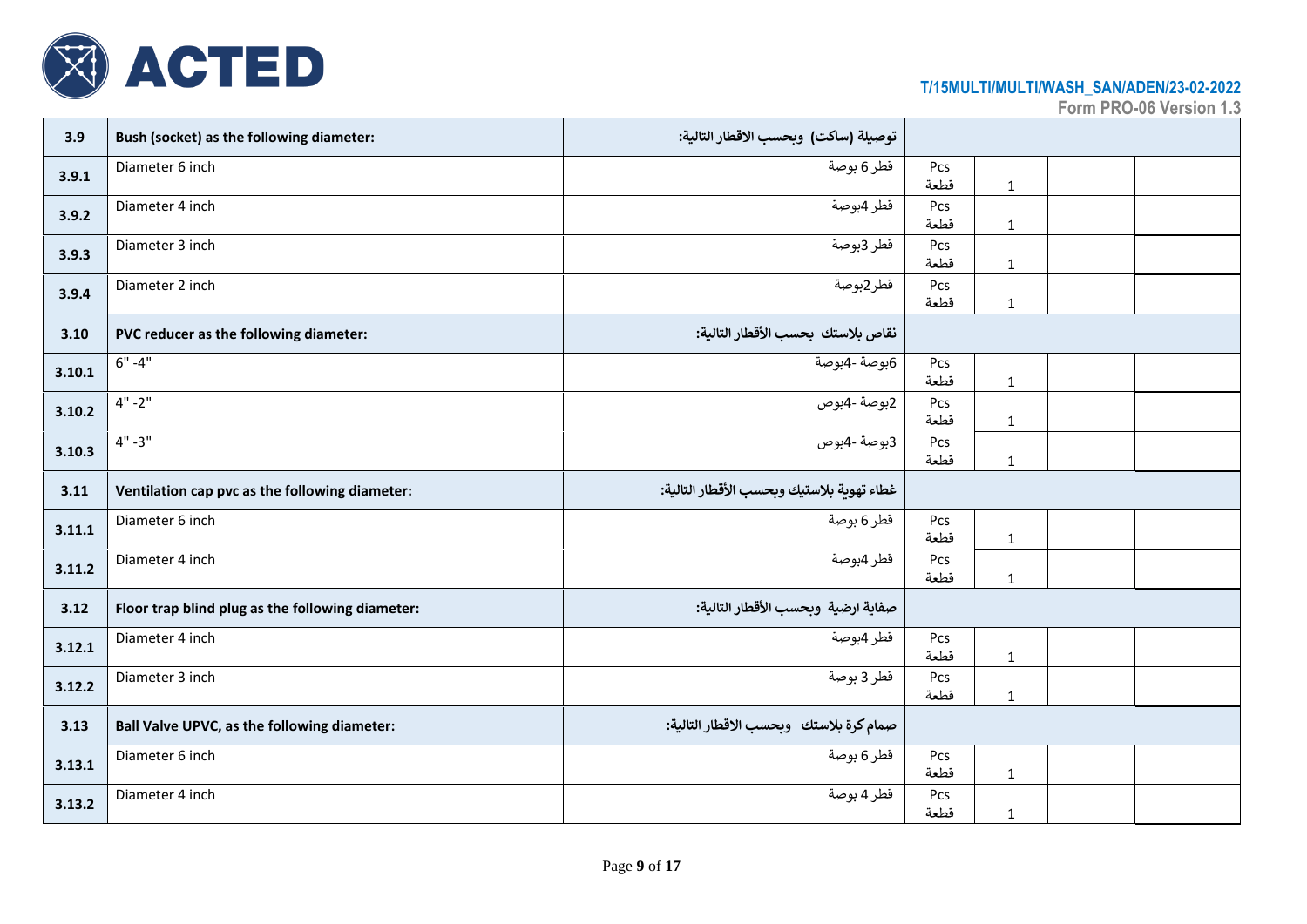

| 3.13.3 | Arabic clay toilet seat                                    | مرحاض عربي خزف                              | Pcs<br>قطعة | $\mathbf 1$  |  |
|--------|------------------------------------------------------------|---------------------------------------------|-------------|--------------|--|
| 3.13.4 | Plumbing tape                                              | تيب سباكة                                   | Pcs<br>قطعة | $\mathbf{1}$ |  |
| 3.14   | metal clips to restrain pipes for the following diameters: | :مشابك معدنية لكبح الأنابيب للأقطار التالية |             |              |  |
| 3.14.1 | Diameter 6 inch                                            | قطر 6 بوصة                                  | Pcs<br>قطعة | $\mathbf{1}$ |  |
| 3.14.2 | Diameter 4 inch                                            | قطر 4بوصة                                   | Pcs<br>قطعة | $\mathbf 1$  |  |
| 3.14.3 | Diameter 3 inch                                            | قطر 3بوصة                                   | Pcs<br>قطعة | $\mathbf 1$  |  |
| 3.14.4 | Diameter 2 inch                                            | قطر2بوصة                                    | Pcs<br>قطعة | $\mathbf{1}$ |  |
| 3.14.5 | Diameter 1 inch                                            | قطر 1 بوصة                                  | Pcs<br>قطعة | $\mathbf 1$  |  |
| 3.14.6 | Diameter 3/4 inch                                          | قطر 4/3 بوصة                                | Pcs<br>قطعة | $\mathbf 1$  |  |
| 3.14.6 | Diameter 1/2inch                                           | قطر 2/1بوصة                                 | Pcs<br>قطعة | $\mathbf 1$  |  |
| 3.15   | plastic caps for the following diameters:                  | سدة بلاستيكية للاقطار التالية:              |             |              |  |
| 3.15.1 | Diameter 6 inch                                            | قطر 6 بوصة                                  | Pcs<br>قطعة | $\mathbf{1}$ |  |
| 3.15.2 | Diameter 4 inch                                            | قطر 4بوصة                                   | Pcs<br>قطعة | $\mathbf 1$  |  |
| 3.15.3 | Diameter 3 inch                                            | قطر 3بوصة                                   | Pcs<br>قطعة | $\mathbf 1$  |  |
| 3.15.4 | Diameter 2 inch                                            | قطر2بوصة                                    | Pcs<br>قطعة | $\mathbf 1$  |  |
| 3.15.5 | Diameter 1 inch                                            | قطر 1 بوصة                                  | Pcs<br>قطعة | $\mathbf 1$  |  |
| 3.15.6 | Diameter 3/4 inch                                          | قطر 4/3 بوصة                                | Pcs<br>قطعة | $\mathbf{1}$ |  |
| 3.15.7 | Diameter 1/2inch                                           | قطر 2/1بوصة                                 | Pcs<br>قطعة | $\mathbf 1$  |  |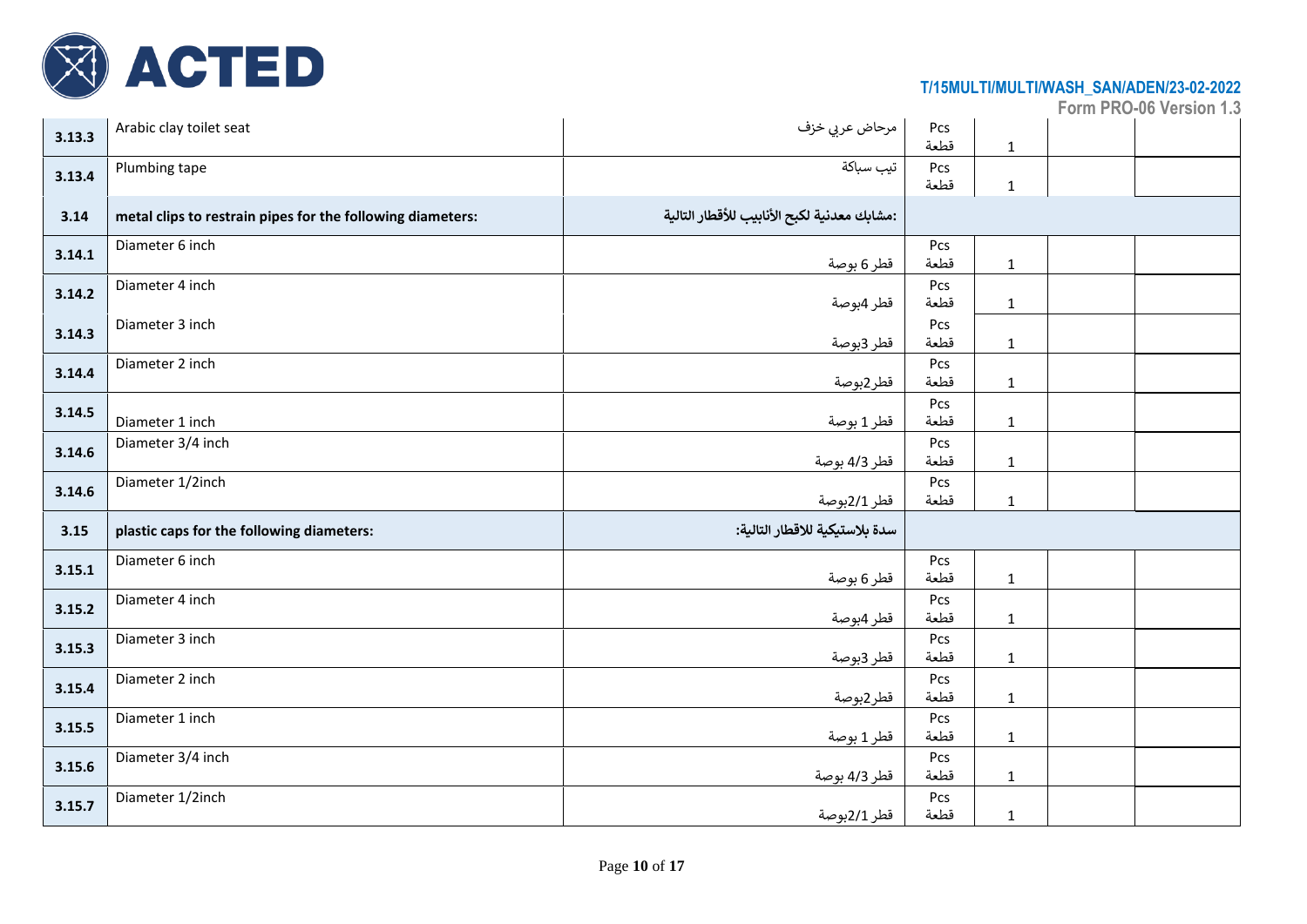

| 3.15.8  | PVC glue for water pipes 0.5 kg                                                                                           | غراء للمواسير البلاستيكية 0.5 كيلو جرام                                                                  | Can<br>علبة | $\mathbf 1$  |  |
|---------|---------------------------------------------------------------------------------------------------------------------------|----------------------------------------------------------------------------------------------------------|-------------|--------------|--|
| 3.15.9  | PVC glue for water pipes1 kg                                                                                              | غراء للمواسير البلاستيكية 1 كيلو جرام                                                                    | can<br>علبة | $\mathbf{1}$ |  |
| 3.15.10 | Supply Basin overflow pipe1.25 inch                                                                                       | توربد هراب حنجور مغسلة 1.25 بوصة                                                                         | Pcs<br>قطعة | $\mathbf{1}$ |  |
| 3.16    | Supply Water Tap Plastic, as the following diameter.                                                                      | توربد حنفية مياه بلاستيك وبحسب الاقطار التالية:                                                          |             |              |  |
| 3.16.1  | Diameter 3/4 inch                                                                                                         | قطر 4/3 بوصة                                                                                             | Pcs<br>قطعة | $\mathbf{1}$ |  |
| 3.16.2  | Diameter 1/2inch                                                                                                          | قطر 2/1بوصة                                                                                              | Pcs<br>قطعة | $\mathbf 1$  |  |
| 3.16.3  | Supply Steel shower, Italy made                                                                                           | توريد مرش ( شاور) استيل للاستحمام  إيطالي الصنع                                                          | Pcs<br>قطعة | $\mathbf{1}$ |  |
| 3.16.4  | Supply shower hose, Italy made                                                                                            | توربد شطاف ايطالى الصنع                                                                                  | Pcs<br>قطعة | $\mathbf{1}$ |  |
| 3.16.5  | hand wash basin Ceramic with its ceramic column to the ground 50<br>cm x45 cm, White color, Single Tap hole in the center | احواض مغاسل مع العمود من السراميك, ابيض اللون , ذو ثقب<br>واحد في المنتصف مقاس 50 *45 ٬                  | Pcs<br>قطعة | $\mathbf{1}$ |  |
| 3.16.6  | Hand Wash Basin, stainless steel (25*30) good quality.                                                                    | مغسلة اليدين, حديد مقاوم للصدأ, مقاس 25*30 سم جودة<br>ممتازة.                                            | Pcs<br>قطعة | $\mathbf{1}$ |  |
| 3.16.7  | Hand Wash dishes (Kitchen basin) stainless steel (0.5*1.2) m, good<br>quality.                                            | مغسلة لغسل الاواني (مغسلة مطبخ), حديد مقاوم للصدأ, مقاس<br>0.5 * 1.2 م جودة ممتازة.                      | Pcs<br>قطعة | $\mathbf{1}$ |  |
| 3.17    | Supply chrome stainless steel Taps for the bathrooms with<br>European specification, as the following diameters:          | توريد حنفية كروم مقاومة للصدأ للحمامات مواصفات أوربية<br>بحسب الأقطار التالية:                           |             |              |  |
| 3.17.1  | Diameter 3/4 inch                                                                                                         | قطر 4/3 بوصة                                                                                             | Pcs<br>قطعة | $\mathbf{1}$ |  |
| 3.17.2  | Diameter 1/2inch                                                                                                          | قطر 2/1بوصة                                                                                              | Pcs<br>قطعة | $\mathbf{1}$ |  |
| 3.18    | Supply (6m) Pipe KSA/CPVC. 10 bars. as the following diameters:                                                           | توريد ماسورة( m6) بلاستتيك KSA/CPVC ( البولى فينيل<br>كلوربد المكلورة) ضغط 10 بار ٬ حسب الاقطار التالية: |             |              |  |
| 3.18.1  | Diameter 1 inch                                                                                                           | قطر 1 بوصة                                                                                               | Pcs<br>قطعة | $\mathbf 1$  |  |
| 3.18.2  | Diameter 3/4 inch                                                                                                         | قطر 4/3 بوصة                                                                                             | Pcs<br>قطعة | $\mathbf{1}$ |  |
| 3.18.3  | Diameter 1/2inch                                                                                                          | قطر 2/1بوصة                                                                                              | Pcs<br>قطعة | $\mathbf{1}$ |  |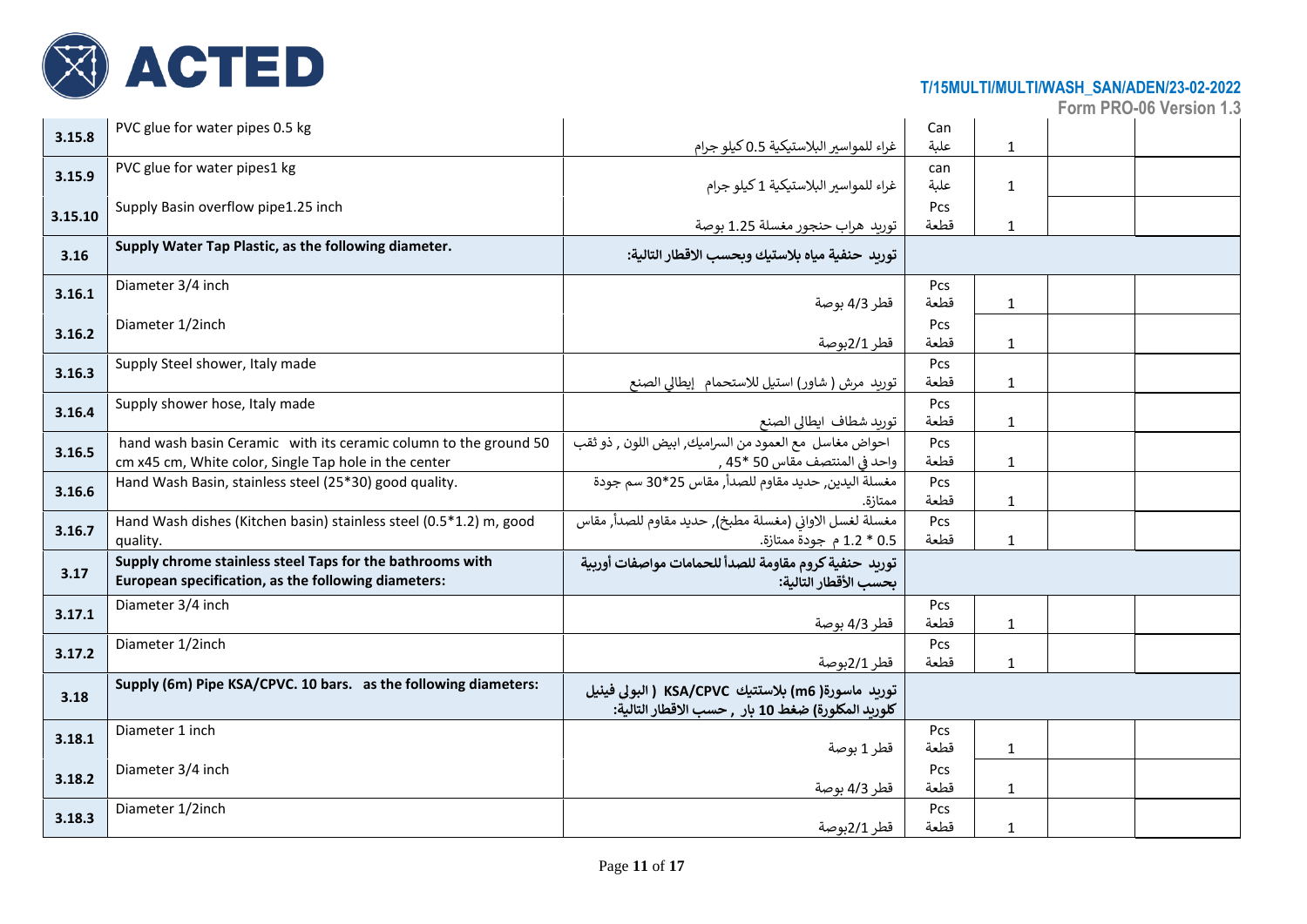

| 3.19   | Supply fittings of KSA/CPVC pipes as listed below with working<br>pressure 10 Bar at least. The price includes the operation, testing<br>and all the necessary for it to work according to the specifications | توريد جميع التوصيلات ادناه من البلاستك KSA /CPVC <br>البولي فينيل كلوربد المكلورة) ضغط 10 بار والثمن يشمل<br>التشغيل ولاختبار وكل مايلزم لانهاء العمل على اكمل وجة |                    |              |  |
|--------|---------------------------------------------------------------------------------------------------------------------------------------------------------------------------------------------------------------|--------------------------------------------------------------------------------------------------------------------------------------------------------------------|--------------------|--------------|--|
|        | and guidance of the supervisor.                                                                                                                                                                               | وبحسب المواصفات وتعليم المهندس المشرف.                                                                                                                             |                    |              |  |
| 3.19.1 | T-Joint-Connection, as the following diameter:                                                                                                                                                                | تي مثلوث وبحسب الأقطار التالية:                                                                                                                                    |                    |              |  |
| 3.19.2 | Diameter 1 inch                                                                                                                                                                                               | قطر 1 بوصة                                                                                                                                                         | Pcs<br>قطعة        | $\mathbf 1$  |  |
| 3.19.3 | Diameter 3/4 inch                                                                                                                                                                                             | قطر 4/3 بوصة                                                                                                                                                       | Pcs<br>قطعة        | $\mathbf 1$  |  |
| 3.19.4 | Diameter 1/2inch                                                                                                                                                                                              | قطر 2/1بوصة                                                                                                                                                        | Pcs<br>قطعة        | $\mathbf{1}$ |  |
| 3.20   | T-Joint IT, as the following diameter:                                                                                                                                                                        | تي مثلوث بسن نحاس  داخلي وبحسب الأقطار التالية:                                                                                                                    |                    |              |  |
| 3.20.1 | Diameter 1 inch                                                                                                                                                                                               | قطر 1 بوصة                                                                                                                                                         | Pcs<br>قطعة        | $\mathbf{1}$ |  |
| 3.20.2 | Diameter 3/4 inch                                                                                                                                                                                             | قطر 4/3 بوصة                                                                                                                                                       | Pcs<br>قطعة        | $\mathbf{1}$ |  |
| 3.20.3 | Diameter 1/2inch                                                                                                                                                                                              | قطر 2/1بوصة                                                                                                                                                        | Pcs<br>قطعة        | $\mathbf 1$  |  |
| 3.21   | T-Joint reducers as the following diameter:                                                                                                                                                                   | مثلوث نقاص بحسب الأقطار التالية:                                                                                                                                   |                    |              |  |
| 3.21.1 | $0.5" - 1"$                                                                                                                                                                                                   | 0.5بوصة 1-بوصة                                                                                                                                                     | Pcs<br>قطعة        | $\mathbf 1$  |  |
| 3.21.2 | $1" - 0.75"$                                                                                                                                                                                                  | 1بوصة -0.75بوصة                                                                                                                                                    | Pcs<br>قطعة        | $\mathbf{1}$ |  |
| 3.21.3 | $0.75" - 0.5"$                                                                                                                                                                                                | 0.75بوصة 0.5-بوصة                                                                                                                                                  | Pcs<br>قطعة        | $\mathbf{1}$ |  |
| 3.22   | Elbow 90°-Connection, as the following diameter:                                                                                                                                                              | كوع 90° وبحسب الأقطار التالية:                                                                                                                                     |                    |              |  |
| 3.22.1 | Diameter 1 inch                                                                                                                                                                                               | قطر 1 بوصة                                                                                                                                                         | Pcs<br>قطعة        | $\mathbf{1}$ |  |
| 3.22.2 | Diameter 3/4 inch                                                                                                                                                                                             | قطر 4/3 بوصة                                                                                                                                                       | <b>Pcs</b><br>قطعة | $\mathbf{1}$ |  |
| 3.22.3 | Diameter 1/2inch                                                                                                                                                                                              | قطر 2/1بوصة                                                                                                                                                        | Pcs<br>قطعة        | $\mathbf{1}$ |  |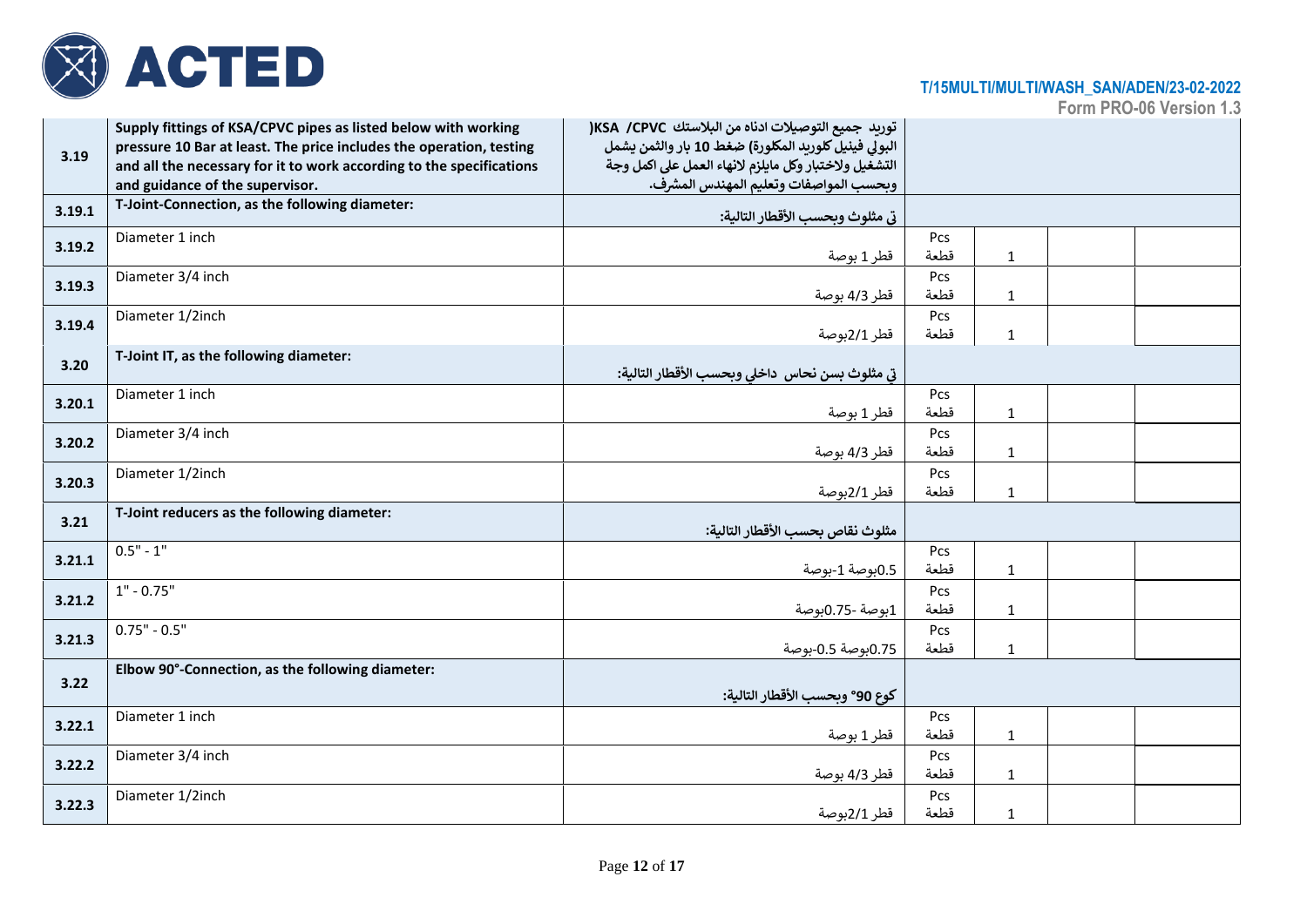

| 3.23   | Elbow IT, 90° as the following diameter:                          |                                                |      |              |  |
|--------|-------------------------------------------------------------------|------------------------------------------------|------|--------------|--|
|        |                                                                   | كوع 90° بسن نحاس  داخلي وبحسب الأقطار التالية: |      |              |  |
|        | Diameter 1 inch                                                   |                                                | Pcs  |              |  |
| 3.23.1 |                                                                   | قطر 1 بوصة                                     | قطعة | $\mathbf{1}$ |  |
|        | Diameter 3/4 inch                                                 |                                                | Pcs  |              |  |
| 3.23.2 |                                                                   | قطر 4/3 بوصة                                   | قطعة | $\mathbf 1$  |  |
|        | Diameter 1/2inch                                                  |                                                | Pcs  |              |  |
| 3.23.3 |                                                                   | قطر 2/1بوصة                                    | قطعة | $\mathbf{1}$ |  |
|        | Elbow 45°-Connection, as the following diameter:                  |                                                |      |              |  |
| 3.24   |                                                                   | كوع 45° بحسب الأقطار التالية:                  |      |              |  |
|        | Diameter 1 inch                                                   |                                                | Pcs  |              |  |
| 3.24.1 |                                                                   | قطر 1 بوصة                                     | قطعة | $\mathbf{1}$ |  |
|        | Diameter 3/4 inch                                                 |                                                | Pcs  |              |  |
| 3.24.2 |                                                                   | قطر 4/3 بوصة                                   | قطعة | $\mathbf{1}$ |  |
|        | Diameter 1/2inch                                                  |                                                | Pcs  |              |  |
| 3.24.3 |                                                                   | قطر 2/1بوصة                                    | قطعة | $\mathbf{1}$ |  |
|        | male adapter CPVC with plastic thread, as the following diameter: |                                                |      |              |  |
| 3.25   |                                                                   | جلبة ذكر بسن بلاستك , بحسب الأقطار التالية:    |      |              |  |
|        | Diameter 1 inch                                                   |                                                | Pcs  |              |  |
| 3.25.1 |                                                                   | قطر 1 بوصة                                     | قطعة | $\mathbf{1}$ |  |
|        | Diameter 3/4 inch                                                 |                                                | Pcs  |              |  |
| 3.25.2 |                                                                   | قطر 4/3 بوصة                                   | قطعة | $\mathbf 1$  |  |
|        | Diameter 1/2inch                                                  |                                                | Pcs  |              |  |
| 3.25.3 |                                                                   | قطر 2/1بوصة                                    | قطعة | $\mathbf 1$  |  |
|        | plastic caps for the following diameters:                         |                                                |      |              |  |
| 3.26   |                                                                   | سدة بلاستيكية للاقطار التالية:                 |      |              |  |
|        | Diameter 1 inch                                                   |                                                | Pcs  |              |  |
| 3.26.1 |                                                                   | قطر 1 بوصة                                     | قطعة | $\mathbf{1}$ |  |
|        | Diameter 3/4 inch                                                 |                                                | Pcs  |              |  |
| 3.26.2 |                                                                   | قطر 4/3 بوصة                                   | قطعة | $\mathbf 1$  |  |
|        | Diameter 1/2inch                                                  |                                                | Pcs  |              |  |
| 3.26.3 |                                                                   | قطر 2/1بوصة                                    | قطعة | $\mathbf{1}$ |  |
|        | Female adapter CPVC with plastic thread, as the following         |                                                |      |              |  |
| 3.27   | diameter:                                                         | جلبة انثى بسن بلاسيك ٬ بحسب الأقطار التالية:   |      |              |  |
|        | Diameter 1 inch                                                   |                                                | Pcs  |              |  |
| 3.27.1 |                                                                   | قطر 1 بوصة                                     | قطعة | $\mathbf{1}$ |  |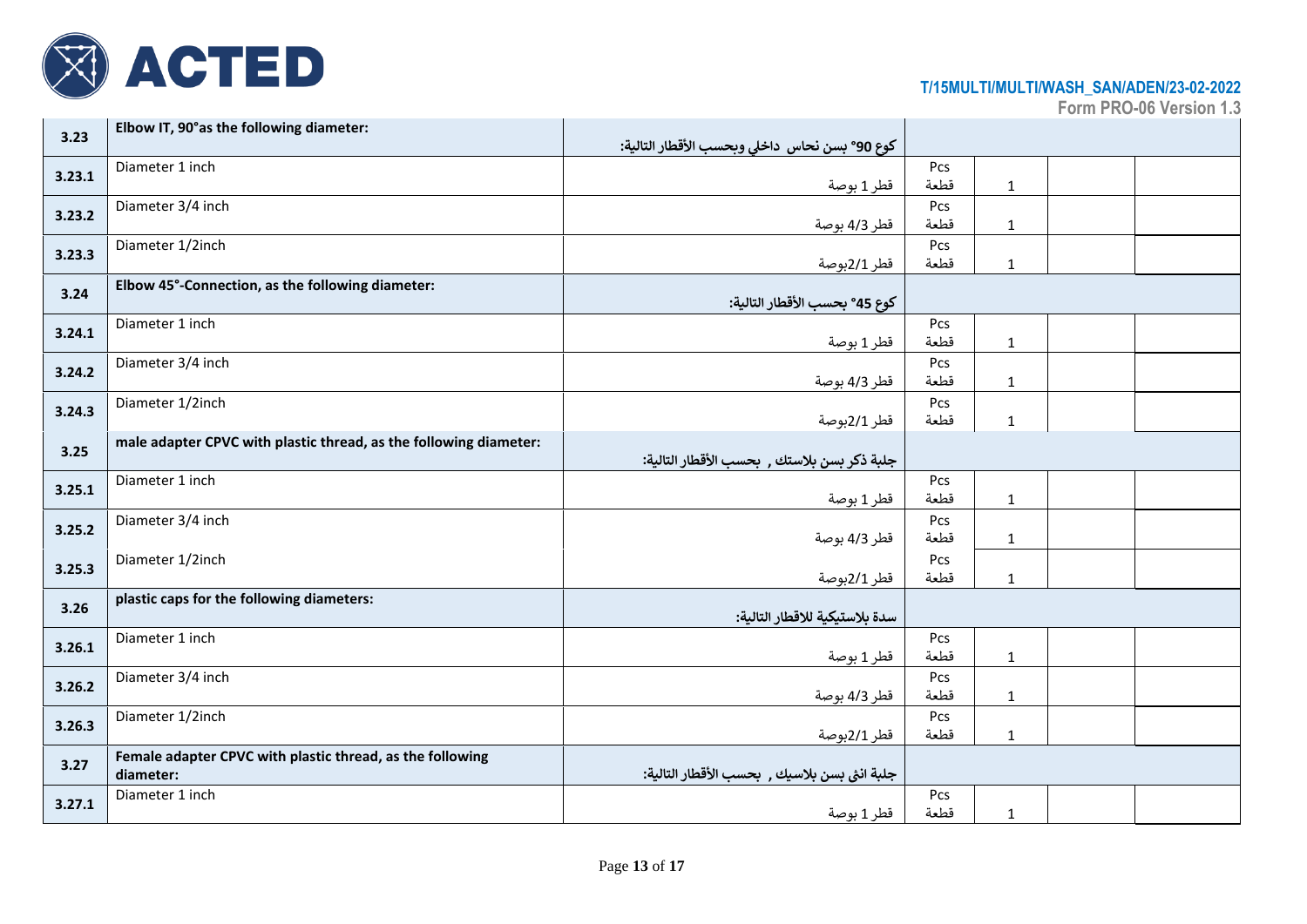

| 3.27.2 | Diameter 3/4 inch                                                     | قطر 4/3 بوصة                                   | Pcs<br>قطعة | $\mathbf{1}$ |  |
|--------|-----------------------------------------------------------------------|------------------------------------------------|-------------|--------------|--|
| 3.27.3 | Diameter 1/2inch                                                      | قطر 2/1بوصة                                    | Pcs<br>قطعة | $\mathbf{1}$ |  |
| 3.28   | male adapter CPVC with copper thread, as the following diameter:      | جلبة ذكر بسن نحاس,  بحسب الأقطار التالية:      |             |              |  |
| 3.28.1 | Diameter 1 inch                                                       | قطر 1 بوصة                                     | Pcs<br>قطعة | $\mathbf 1$  |  |
| 3.28.2 | Diameter 3/4 inch                                                     | قطر 4/3 بوصة                                   | Pcs<br>قطعة | $\mathbf{1}$ |  |
| 3.28.3 | Diameter 1/2inch                                                      | قطر 2/1بوصة                                    | Pcs<br>قطعة | $\mathbf 1$  |  |
| 3.29   | Female adapter CPVC with copper thread, as the following<br>diameter: | جلبة انثى بسن نحاس ٬ بحسب الأقطار التالية:     |             |              |  |
| 3.29.1 | Diameter 1 inch                                                       | قطر 1 بوصة                                     | Pcs<br>قطعة | $\mathbf{1}$ |  |
| 3.29.2 | Diameter 3/4 inch                                                     | قطر 4/3 بوصة                                   | Pcs<br>قطعة | $\mathbf 1$  |  |
| 3.29.3 | Diameter 1/2inch                                                      | قطر 2/1بوصة                                    | Pcs<br>قطعة | $\mathbf 1$  |  |
| 3.30   | Supply Copper Gate Valve as the following diameter:                   | توريد محبس بوابة نحاس , بحسب الأقطار التالية:  |             |              |  |
| 3.30.1 | Diameter 1 inch                                                       | قطر 1 بوصة                                     | Pcs<br>قطعة | $\mathbf 1$  |  |
| 3.30.2 | Diameter 3/4 inch                                                     | قطر 4/3 بوصة                                   | Pcs<br>قطعة | $\mathbf 1$  |  |
| 3.30.3 | Diameter 1/2inch                                                      | قطر 2/1بوصة                                    | Pcs<br>قطعة | $\mathbf 1$  |  |
| 3.31   | Supply Gate Valve, CPVC as the following diameter.                    | توريد محبس بوابة بلاستك وبحسب الاقطار التالية: |             |              |  |
| 3.31.1 | Diameter 1 inch                                                       | قطر 1 بوصة                                     | Pcs<br>قطعة | $\mathbf 1$  |  |
| 3.31.2 | Diameter 3/4 inch                                                     | قطر 4/3 بوصة                                   | Pcs<br>قطعة | $\mathbf 1$  |  |
| 3.31.3 | Diameter 1/2inch                                                      | قطر 2/1بوصة                                    | Pcs<br>قطعة | $\mathbf{1}$ |  |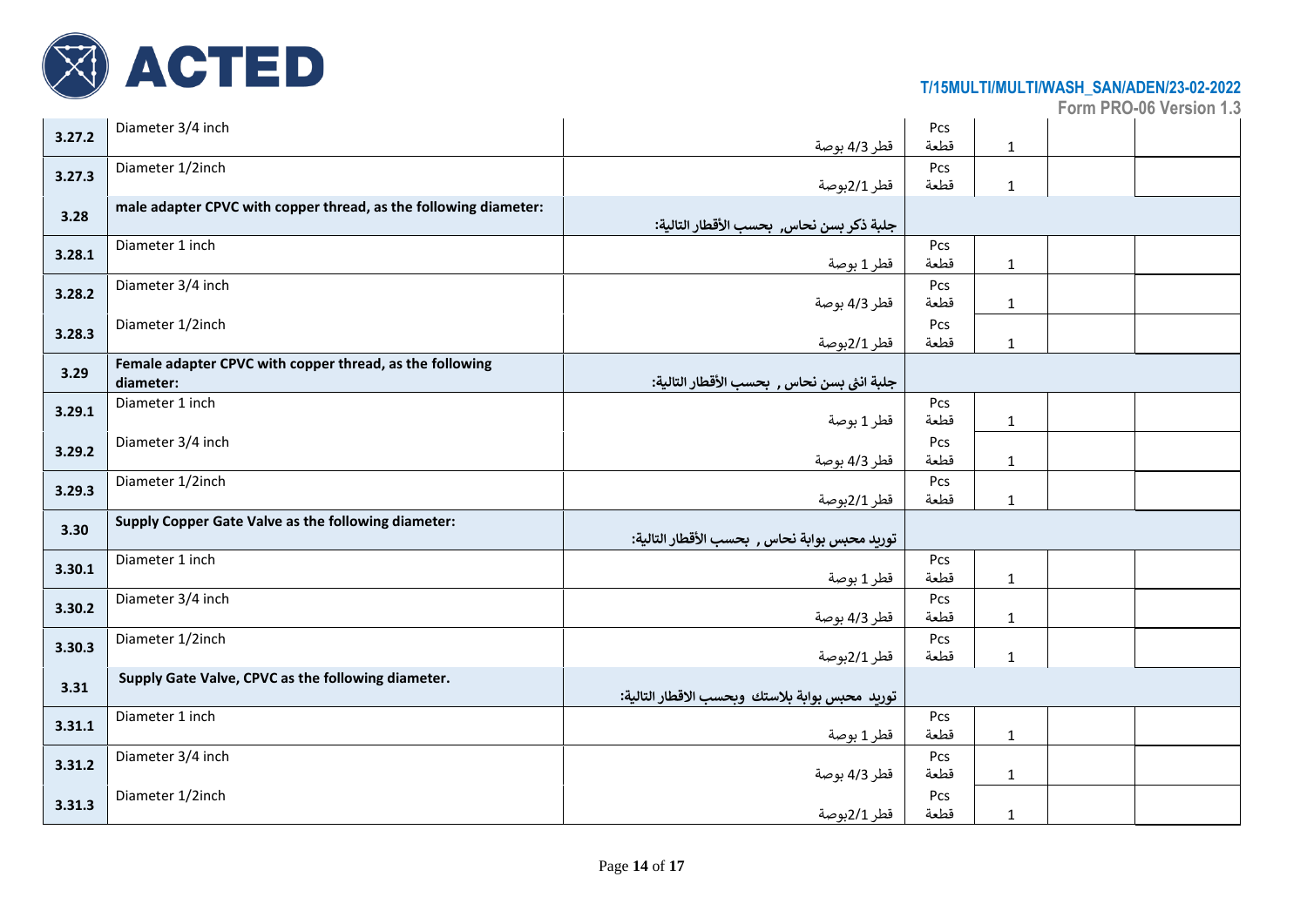

| chrome plated outlet angle valves as the following diameters:      |                                                                                                                                                                                                                                                                              |                                                                                                                                                                                                                                                                         |              |  |
|--------------------------------------------------------------------|------------------------------------------------------------------------------------------------------------------------------------------------------------------------------------------------------------------------------------------------------------------------------|-------------------------------------------------------------------------------------------------------------------------------------------------------------------------------------------------------------------------------------------------------------------------|--------------|--|
|                                                                    |                                                                                                                                                                                                                                                                              |                                                                                                                                                                                                                                                                         |              |  |
|                                                                    |                                                                                                                                                                                                                                                                              | Pcs                                                                                                                                                                                                                                                                     |              |  |
|                                                                    | قطر 4/3 بوصة                                                                                                                                                                                                                                                                 | قطعة                                                                                                                                                                                                                                                                    | 1            |  |
| Diameter 1/2inch                                                   |                                                                                                                                                                                                                                                                              | Pcs                                                                                                                                                                                                                                                                     |              |  |
|                                                                    | قطر 2/1بوصة                                                                                                                                                                                                                                                                  | قطعة                                                                                                                                                                                                                                                                    | 1            |  |
|                                                                    |                                                                                                                                                                                                                                                                              |                                                                                                                                                                                                                                                                         |              |  |
|                                                                    | للأحجام التالية:                                                                                                                                                                                                                                                             |                                                                                                                                                                                                                                                                         |              |  |
| $0.5m \times 0.5m$                                                 | $0.5m \times 0.5m$                                                                                                                                                                                                                                                           | Pcs                                                                                                                                                                                                                                                                     |              |  |
|                                                                    |                                                                                                                                                                                                                                                                              | قطعة                                                                                                                                                                                                                                                                    | 1            |  |
| $0.6m \times 0.6m$                                                 | $0.6m \times 0.6m$                                                                                                                                                                                                                                                           | Pcs                                                                                                                                                                                                                                                                     |              |  |
|                                                                    |                                                                                                                                                                                                                                                                              | قطعة                                                                                                                                                                                                                                                                    | 1            |  |
| $0.8m \times 0.8m$                                                 | $0.8m \times 0.8m$                                                                                                                                                                                                                                                           | Pcs                                                                                                                                                                                                                                                                     |              |  |
|                                                                    |                                                                                                                                                                                                                                                                              | قطعة                                                                                                                                                                                                                                                                    | 1            |  |
| $1m \times 1m$                                                     | $1m \times 1m$                                                                                                                                                                                                                                                               | Pcs                                                                                                                                                                                                                                                                     |              |  |
|                                                                    |                                                                                                                                                                                                                                                                              | قطعة                                                                                                                                                                                                                                                                    | $\mathbf{1}$ |  |
| Supply of European toilet seat with siphon with size not less than |                                                                                                                                                                                                                                                                              |                                                                                                                                                                                                                                                                         |              |  |
|                                                                    |                                                                                                                                                                                                                                                                              | Pcs                                                                                                                                                                                                                                                                     |              |  |
| equivalent                                                         |                                                                                                                                                                                                                                                                              | قطعة                                                                                                                                                                                                                                                                    | 1            |  |
|                                                                    |                                                                                                                                                                                                                                                                              | Pcs                                                                                                                                                                                                                                                                     |              |  |
|                                                                    |                                                                                                                                                                                                                                                                              | قطعة                                                                                                                                                                                                                                                                    | 1            |  |
|                                                                    |                                                                                                                                                                                                                                                                              | Pcs                                                                                                                                                                                                                                                                     |              |  |
|                                                                    | صندوق طرد سيفون لمرحاض عر بي نوعية جيدة                                                                                                                                                                                                                                      | قطعة                                                                                                                                                                                                                                                                    | 1            |  |
|                                                                    | Diameter 3/4 inch<br>Plastic cover high pressure for manhole uses for the following sizes:<br>(60x50) cm, excellent type of UAE ceramics, white color, or<br>supply a 0.5-inch chrome hoe that is used for siphons<br>Supply siphon for Arabic clay toilet seat good quality | محبس زاوية من الكروم بحسب الأقطار التالية:<br>غطاء بلاستيكي عالى الضغط لاستخدامات غرف التفتيش<br>توريد مرحاض افرنجي للحمامات بمقاس لايقل عن (50×50)سم<br>نوع خزف اماراتي ممتاز لون ابيض مع صندوق الطرد (السيفون)<br>نوع انجليزي<br>توريد لي كروم  نص هنش خاص بالسيفونات |              |  |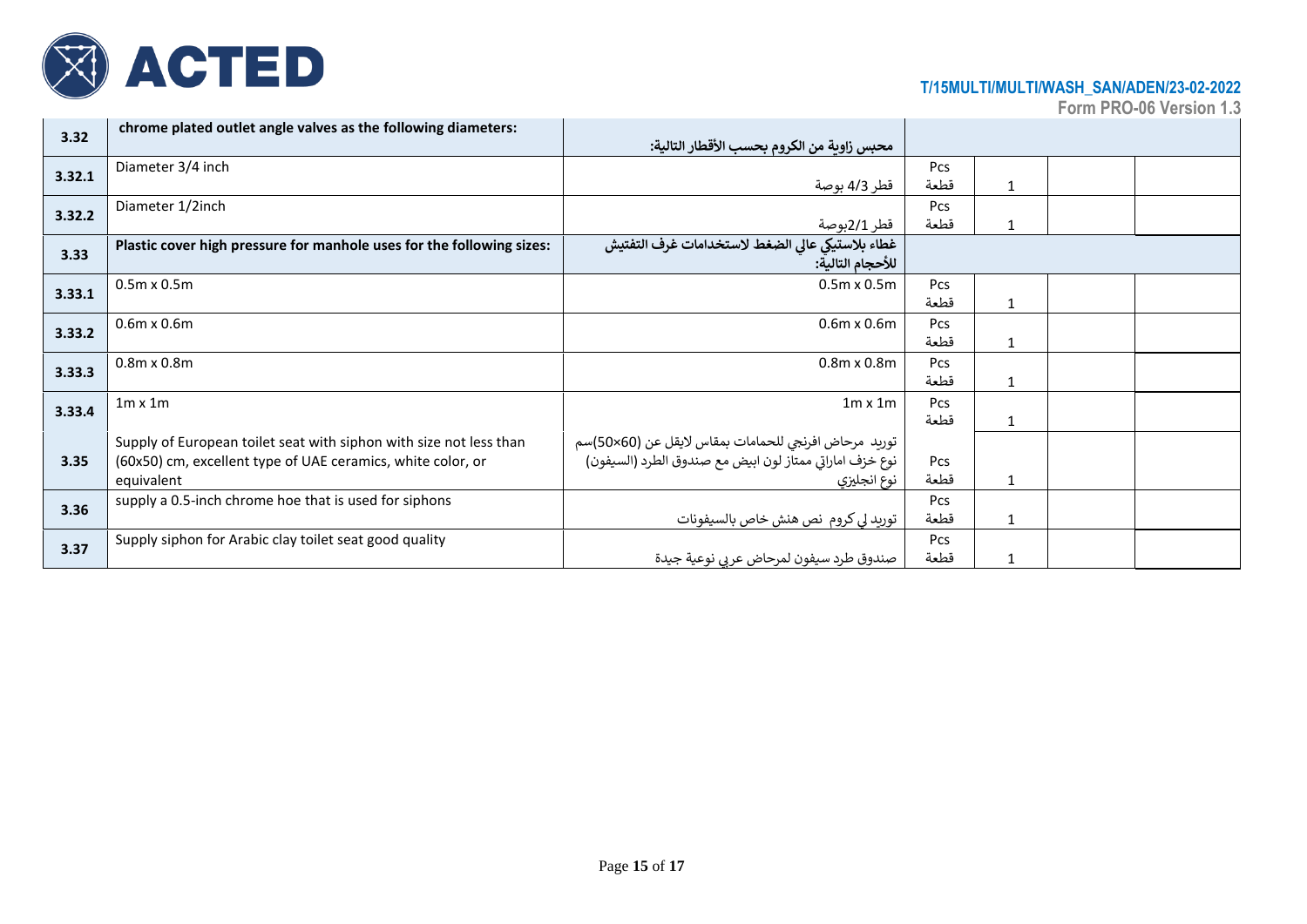

#### ECONOMY OF SCALE DISCOUNT

ACTED recommends providing a discount based off the quantity of kits requested in line with the principle of economy of scale. While this is not a mandatory requirement, any discount offered below may be considered during the evaluation process.

أكتد تنصح مزودي الخدمة بتقديم تخفيض للعروض المقدمة وذلك للكميات الكبيره من الحميات الأكبر من الطلبات إلى سعر مخفض للاعمال المنفذه ,على الرغم من أن هذا ليس س – ي صحيح التقييم النظر في أي تخفيض معروض أدناه أثناء عملية التقييم .<br>شرطًا إلزاميًا ، فقد يتم النظر في أي تخفيض معروض أدناه أثناء عملية التقييم  $\frac{1}{2}$ ֦֧֦֧֦֧֦֧֦֧֦֧֦֧֦֧֦֧֦֧֦֧֦֧֦֧֦֧ׅ֦֛֜֜֜֜֜֜֞֜֜֜֞֜֡֜

| <b>Value of Purchase Order</b><br>قيمة امر الشراء الواحد | % Discount to be applied<br>التخفيض المقدم |
|----------------------------------------------------------|--------------------------------------------|
| \$5,000 to \$9,999                                       | ℅                                          |
| \$10,000 to \$19,999                                     | ℅                                          |
| \$20,000 to \$29,999                                     | ℅                                          |
| \$30,000 to \$29,999                                     | ℅                                          |
| \$50,000 and above                                       | ℅                                          |

#### **BIDDER'S COMMENTS/REMARKS / المناقص ومالحظات تعليقات**

| ູບ. |  |
|-----|--|